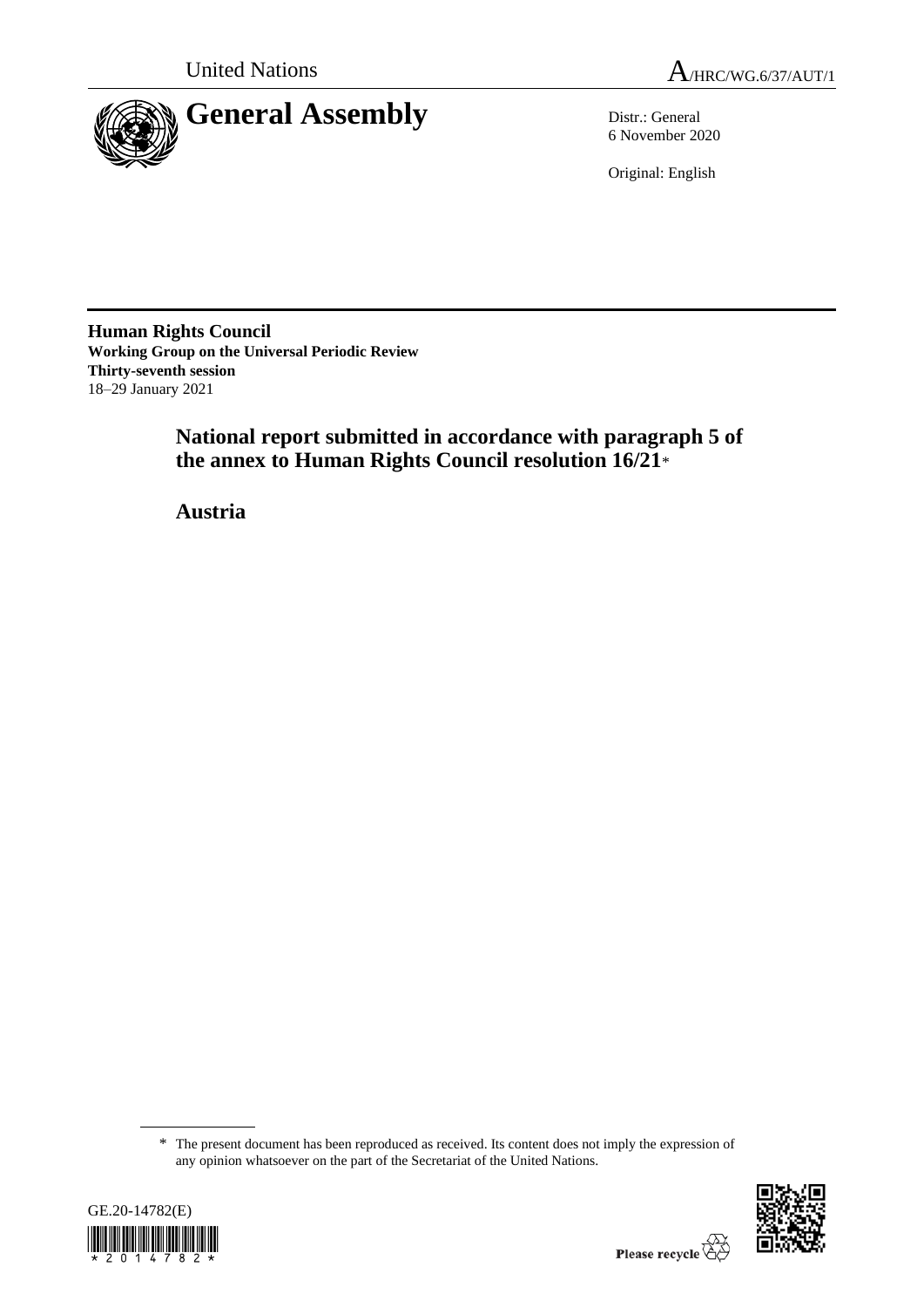# **I. Methodology – Approach to preparing the report**<sup>1</sup>

1. The report focuses on measures implementing the recommendations accepted by Austria during the 2nd UPR.

# **II. Implementation of the recommendations and developments since the last review**<sup>2</sup>

2. Austrian courts<sup>3</sup> are the most important actors in monitoring compliance with the Austrian Constitution. The Austrian Constitutional Court (VfGH) reviews legal norms, rescinding unconstitutional laws and unlawful regulations. This review includes compliance with constitutionally guaranteed rights, including all rights guaranteed by the European Convention on Human Rights (ECHR) and its additional protocols. Since 2012, the VfGH has also been using the EU-Charter of Fundamental Rights as a benchmark when applying European Union law.

# **A. Protection and promotion of human rights, international level**

# **1. International obligations, ratifications, reservations**

3. To reinforce human rights protection, Austria has ratified the **Protocol of 2014 to the Forced Labour Convention, 1930** since its last UPR; the Forced Labour (Supplementary Measures) Recommendation, 2014 (No. 203) was acknowledged by Parliament.<sup>4</sup>

4. The ratification of the **Protocol of the Council of Europe amending the Convention for the Protection of Individuals with regard to Automatic Processing of Personal Data** is currently being prepared. Before approaching the topic of ratifying the **Optional Protocol to the Convention on the Rights of the Child on a communications procedure**<sup>5</sup> , the analysis of the CRC-Committee's case law continues. The necessity to uphold Austria's **reservations and declarations** to international human rights treaties is reviewed continually:<sup>6</sup> since Austria's first UPR, all reservations concerning CEDAW, CRC, as well as the reservation to Article 5 CAT have been withdrawn.

## **2. Cooperation with international protection mechanisms, international cooperation**

5. Over the last years, Austria has continued to cooperate closely with all international and regional human rights protection mechanisms and monitoring bodies, an invitation to all UN Special Rapporteurs remains in place. Austria takes its **periodic reporting obligations** vis-à-vis human rights protection mechanisms seriously, endeavours to provide a high level of reporting quality, and is very interested in engaging in constructive exchanges with monitoring mechanisms. ECtHR-**judgments** are fully implemented as fast as possible, **recommendations** by other treaty monitoring bodies are analysed and taken into account accordingly.

6. Within the framework of development cooperation, Austria, together with partner countries, works towards improving human rights protection and the human rights situation. In the current Government Programme,<sup>7</sup> Austria has committed to a gradual increase of its budget for public development cooperation (from 0.27% of GNP in 2019) towards 0.7% of its GNP.<sup>8</sup>

7. **Austrian Development Cooperation (ADC)** focuses on fighting poverty, on maintaining peace and human security, and on environmental protection. The ADC Three-Year Programme 2019-2021, aimed at contributing towards implementing the Agenda 2030 sustainable development goals, defines the obligation to permanently apply the **humanrights-based approach** as a guiding principle. Special attention is given to the inclusion of persons with disabilities. An evaluation of the human-rights-based approach is ongoing. Via the 'Environmental, Gender and Social Impact Management-System' of the Austrian Development Agency, revised in 2018, these aspects are being integrated into programmes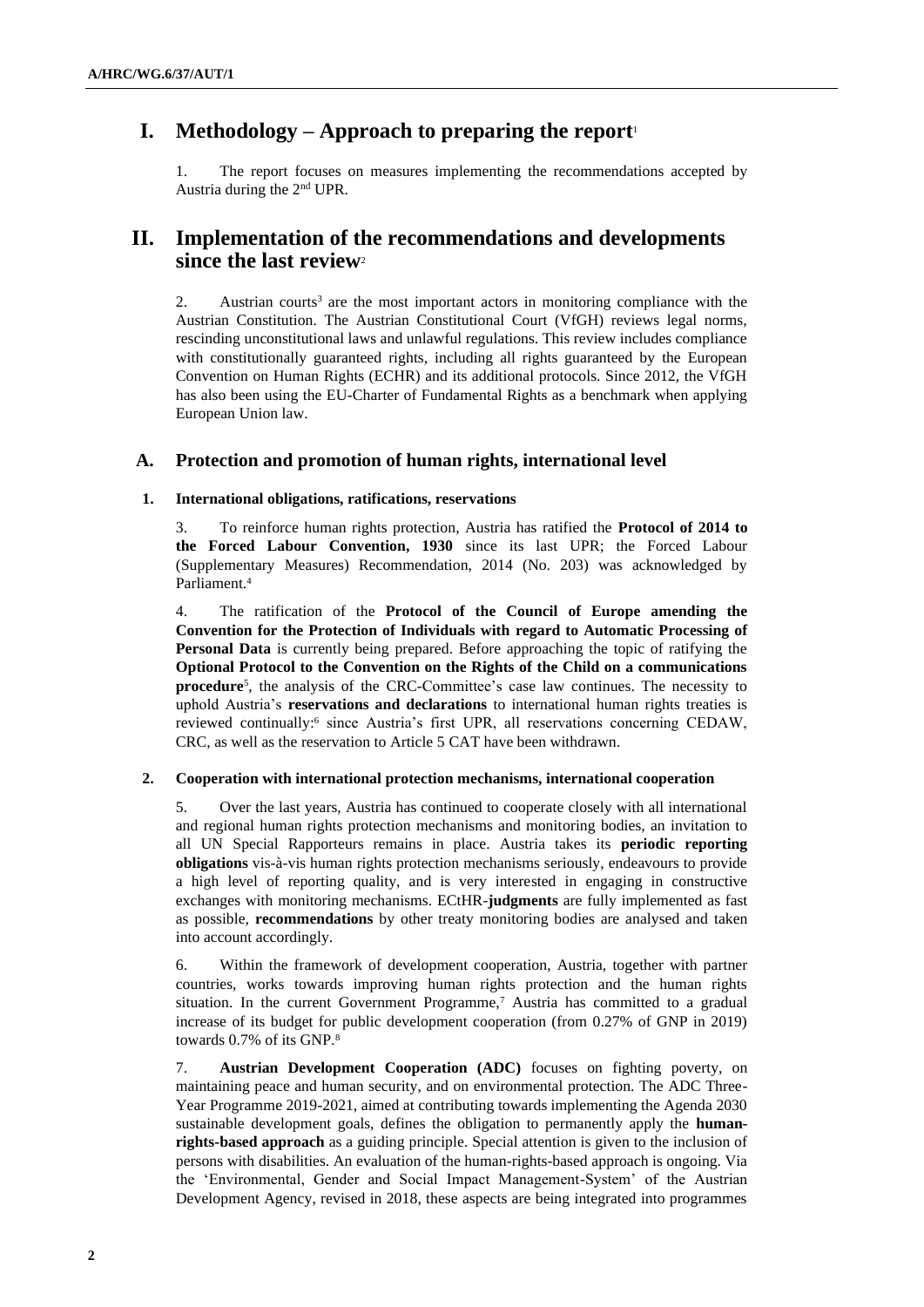and projects of ADC and monitored accordingly.<sup>9</sup> Effective participation of affected stakeholders is a key concern for ADC. Furthermore, a complaints mechanism was established for affected stakeholders.<sup>10</sup>

8. As regards **protecting the rights of peasants and other persons working in rural areas**, a conference on the role of women in mountainous regions took place at Austria's initiative in 2017, resulting in the declaration 'Regional Solutions to Global Challenges'. For many years, forest projects in Asia, Africa and South America have been supported at local level, in cooperation with smallholder and indigenous communities.<sup>11</sup>

9. One **focus of Austria's foreign policy is the promotion of intercultural and interreligious dialogue** on a bilateral and multilateral level,<sup>12</sup> by making expertise available, and by promoting relevant national and international networks. The Intercultural Achievement Award, first awarded in 2014, honours dialogue projects responding to current challenges by attracting media attention through their innovative, sustainable contribution to intercultural and interreligious dialogue and thus to global and national confidence-building and cooperation.

# **B. Protection and promotion of human rights, national level**

#### **1. Institutional and structural framework**

10. Since July 2012, the **Austrian Ombudsman Board (AOB)**, together with its six commissions has formed the NPM pursuant to OPCAT and has also been monitoring institutions and programmes for people with disabilities in accordance with the CRPD. The AOB's three members are nominated by the three largest political parties represented in Parliament and elected by Parliament. The members, whose six-year term can be renewed once, exercise their function in full independence and can be neither suspended, removed nor dismissed. Even though the appointment procedure (in particular the nomination-right for the three largest political parties represented in Parliament) is subject to some criticism, it does guarantee democratic legitimacy. The Government Programme provides for further strengthening of the AOB.<sup>13</sup>

11. **Improvement of legislative mechanisms:**<sup>14</sup> The government subjects its draft laws to public consultation with numerous public and private institutions being asked to submit comments. These are published, hence becoming publicly accessible.

#### **2. Human rights education, awareness-raising, promoting dialogue and tolerance**

12. Over the past years, measures concerning human rights education, awareness-raising and promoting dialogue and tolerance in the **education sector** have been increased: The general ordinance 'Citizenship Education in Schools', updated in 2015, refers to human rights education as the main pillar of the cross-curricular educational principle 'Citizenship Education' for Austria's entire educational system.<sup>15</sup> Human rights education was incorporated into the general and vocational education systems, teaching content related to human rights education was included in the curricula.<sup>16</sup> **Raising awareness** regarding discrimination, of racism including antisemitism and of radicalisation is the key concern of political education in schools; the Austrian Centre for Citizenship Education in Schools 'polis', as a key educational service institution, and the association \_erinnern.at\_ offer many services and teaching materials.<sup>17</sup>

#### **3. Human rights and state organs – state misconduct and enforcement of rights**

13. **Training** for judiciary and law enforcement is offered on an ongoing basis and is constantly improved, to even better ensure compliance with human rights standards. The Penitentiary System Academy offers mandatory advanced trainings concerning human rights to **prison staff;**<sup>18</sup> (advanced) training for **judges and public prosecutors** concerning human rights and discrimination are continued.

14. Safeguarding human rights is attributed great importance within **law enforcement** – criticism by international and regional monitoring mechanisms is taken seriously and contributes to structural improvements:<sup>19</sup>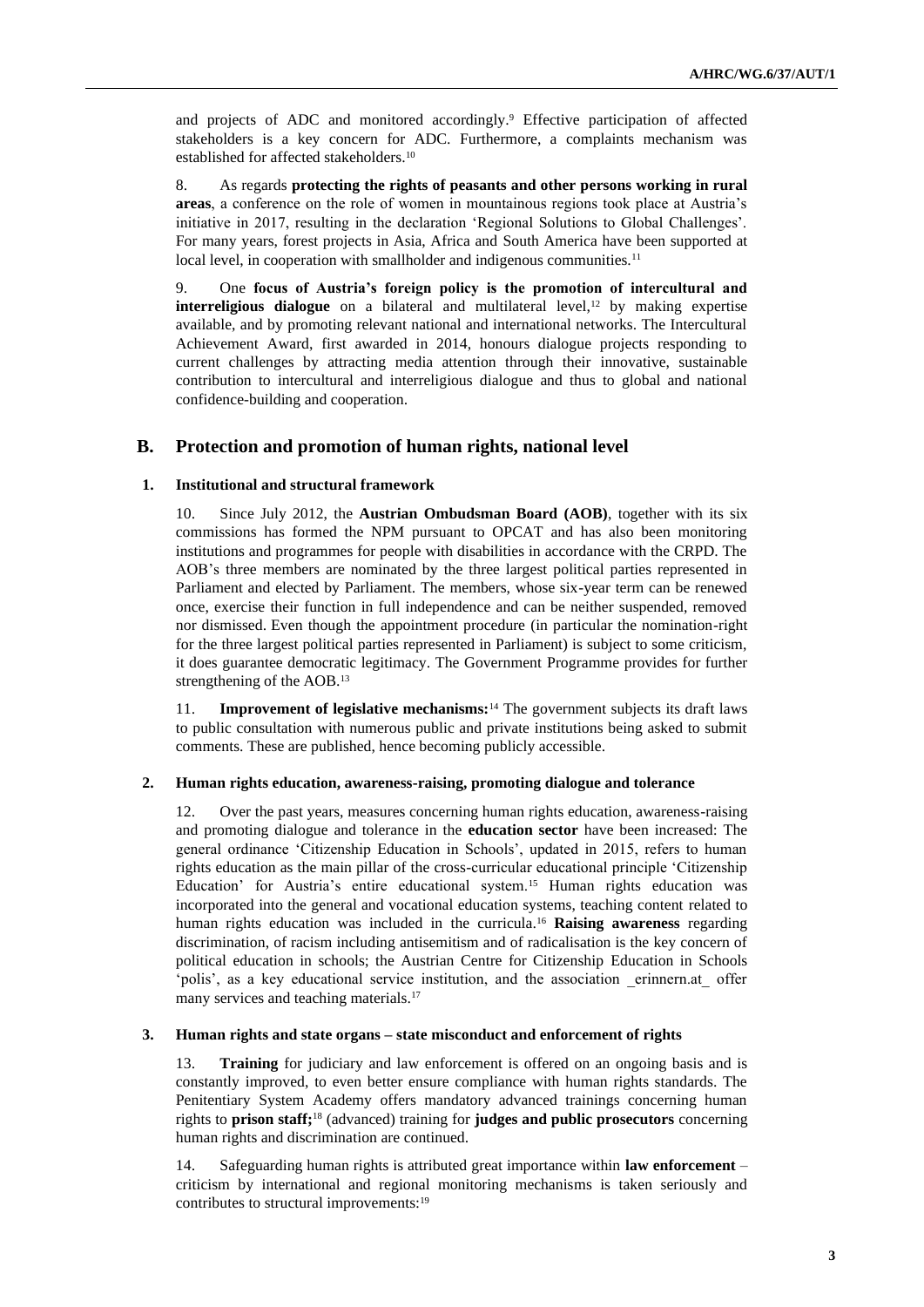15. Since 12/2016, a new training plan regulating basic police training and the basic training for (senior) special agents has been in place: A modular competence training was introduced, with human rights forming a guiding principle throughout the entire training. Already during **basic training,** future police officers are sensitized regarding their responsibility for protecting human rights: among other topics, the importance of human rights for police work and ethical aspects of police tasks are dealt with. Gaining the ability to reflect critically on oneself and the occupational image of police officers is key.<sup>20</sup>

16. Advanced training seminars dealing with human rights are offered for all police officers (e.g. the mandatory seminar-series 'A World Of Difference', organised together with the Anti-Defamation-League: participants learn to recognise discrimination, to reflect on their attitude towards this topic and, by doing so, professionalise their actions as police officers; they are also trained in dealing with minorities).<sup>21</sup>

17. All (advanced) training also aims at ensuring that police work is based on facts only – there is no room for prejudice, stereotypes or **ethnic profiling** in investigative work.<sup>22</sup> Allegations against police officers are investigated and, if applicable, sanctioned under criminal and disciplinary law. Furthermore, increased efforts are made to recruit more Austrian nationals with migration background for basic police training, to reflect diversity of Austrian society in law enforcement, aiming at counteracting prejudice and stereotypes from within.

18. Responding to longstanding demands for **establishing a national investigation and complaints body for cases of police misconduct,**<sup>23</sup> the Government Programme stipulates the establishment of an independent unit in multi-professional composition, tasked with comprehensive investigation into allegations of police misconduct. Implementation started in spring 2020, first results are expected late 2020.

19. Besides, investigations into allegations of torture have been subject to special reporting obligations<sup>24</sup> and regulatory monitoring since 2016. Evaluation-results concerning allegations of ill-treatment are communicated to the 'Reporting point for coercive measures and ill-treatment' within the BMI.<sup>25</sup> In 2017/2018, a state-commissioned assessment of proceedings of public prosecutors and criminal police was followed by the optimisation of relevant internal instructions.<sup>26</sup>

20. To improve **data-collection** related to complaints about police officers,<sup>27</sup> a separate department<sup>28</sup> was created within the BMI in  $09/2016$ <sup>29</sup> tasked with recording and categorizing allegations of abuse since 09/2018.<sup>30</sup>

#### **4. Human rights and business**

21. Aware of the increasing importance of human rights compliance by private economic actors, Austria takes steps to improve the compliance of enterprises operating from Austria with human rights standards further.<sup>31</sup>

22. Austria has committed to implement the OECD Guidelines for Multinational Enterprises. The Austrian National Contact Point (NCP) for the OECD Guidelines supports enterprises in effectively implementing them; it is a dialogue- and conciliation-platform for questions and complaints concerning alleged breaches of said Guidelines, and implements projects related to Responsible Business Conduct.

23. Support is also provided for relevant CSR-projects and studies, and, within the scope of ADC, for the work of the Austria Network within the UN Global Compact.

# **C. Non-discrimination and equality**

## **1. General remarks**<sup>32</sup>

24. In an increasingly diverse society, the state is called upon to create structural prerequisites for tolerant, equal coexistence in society and to combat discrimination and intolerance. In Austria, extremist and discriminatory attitudes and behaviours still exist – Austria is aware of its special responsibility in this context and relies on preventive and repressive measures in dealing with these challenges.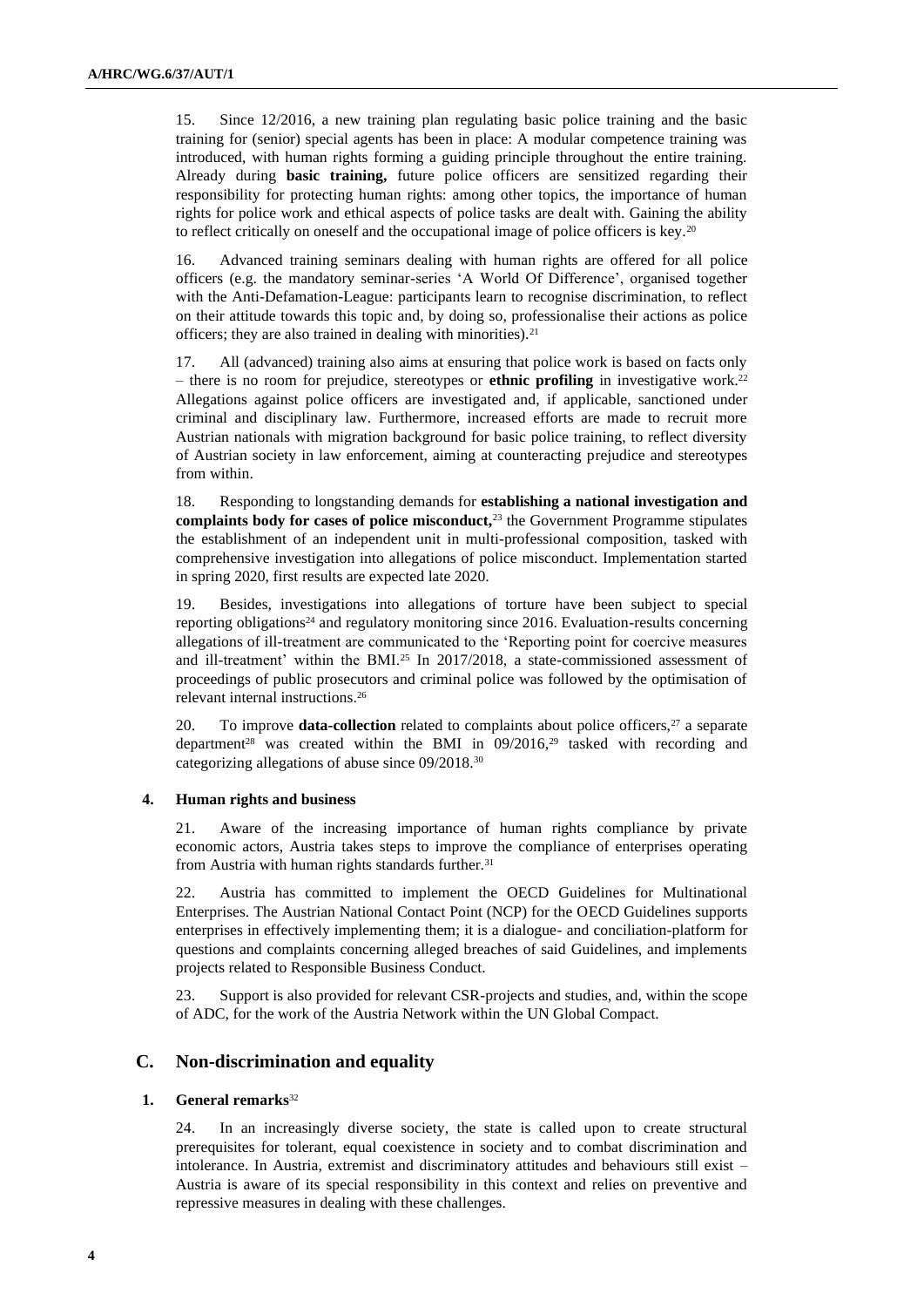25. The **evaluation of the equal-treatment legislation and instruments** carried out in 2016 showed that the existing statutory framework was in general considered effective for those affected, but that effectiveness could be enhanced (e.g. by measures to speed up proceedings, reducing the cost-risk of proceedings, introducing minimum damages). Furthermore, numerous information measures concerning the equal-treatment legislation have contributed to changing social awareness. Regarding the harmonisation of protection against discrimination on all grounds, results at EU level will be awaited. On a regional level, anti-discrimination legislations have been gradually extended.<sup>33, 34</sup>

26. Once a year, the Federal Minister responsible for equal treatment issues holds a dialogue meeting with NGOs.<sup>35</sup> In 2015, a helpline against discrimination and intolerance was established: by receiving a better overview over anti-discrimination laws and competences **access to justice** for victims of discrimination should be **improved**.

27. As repressive measure<sup>36</sup> to counteract discrimination and intolerance, Section 283 CC (**Hate Speech**) plays a major role: Already in 2012, the **group of protected persons was extended substantially**; since 2016<sup>37</sup> additional **enhancements** apply (uniform threshold for 'publicly committing' the offence – statement in front of some 30 people sufficient; publicly denying, downplaying, condoning or justifying genocide or crimes against humanity as punishable offence; aggravation of sentences when committing the offence in a manner making the conduct accessible to the public or if hate speech causes violence; new statutory offences regarding the distribution of hateful written material, images or other depictions). To deal with inflammatory posts on the internet, 'Guidelines on acts constituting the offence of Hate Speech' (Section 283 CC) were drawn up (2017, revised 2019). Also, Section 33(1)(5) CC (**aggravating factor in case of hate crimes**) was extended – it is an aggravating factor if an offence is committed out of racial, xenophobic or other particularly reprehensible motives, especially those that are directed against one of the groups of persons listed in Section  $283(1)(1)$  CC or any member of such groups specifically because of their membership of that group.

28. To **review and improve the efficiency of legal provisions** regarding the combat of racism, hate crimes and hate speech, the following measures have been taken:<sup>38</sup> Rising incidents of hate speech (doubling from 516 to 1.003 between 2015 and 2018), which are mainly due to increased internet usage and a higher willingness to file a report, have been in contrast to slightly falling numbers of indictments and convictions since 2018, which can be explained with a higher number of diversions. In 2019, a project addressing authors of inflammatory posts<sup>39</sup> was transformed from trial to regular operation. This project offered by a probation-service association<sup>40</sup> aims to raise awareness of discrimination and to encourage reflection on inflammatory behaviour.

29. To fully comply with recommendations to **improve investigation and prosecution** of hate speech and hate crime,<sup>41</sup> public prosecution was expressly enabled to establish special units for extremist offences (2017). Moreover, special units for 'political offences' have been in place for over ten years.<sup>42</sup> Increases in efficiency and standardisations in proceedings can be observed.

30. An agreement made with Facebook in 2016, under which Facebook shall search for and remove or block potentially illegal content of reported posts within 24 hours, should also improve protection against hate speech; senior public prosecutors and officials of the BMJ<sup>43</sup> have special channels to report punishable hate speech. Since the beginning, the solution of technical problems when transmitting requests for deletion has been work-inprogress. In this context – implementing the Government Programme – provisions are being elaborated to hold platforms more accountable and to facilitate user-complaints.<sup>44</sup>

31. Establishing a comprehensive system to **statistically record and monitor**  developments regarding xenophobia and discrimination:<sup>45</sup> The annual BVT<sup>46</sup> report contains a part on 'right-wing extremism', with categories 'right-wing extremist', 'xenophobic/racist', 'antisemitic' and 'islamophobic' (anti-Muslim).<sup>47</sup> Proceedings pursuant to Section 283 CC or where the aggravating factor of Section  $33(1)(5)$  CC applies have to be reported to the BMJ – indictments, diversional measures and judgements pursuant to Section 283 CC are documented by the BMJ.<sup>48</sup>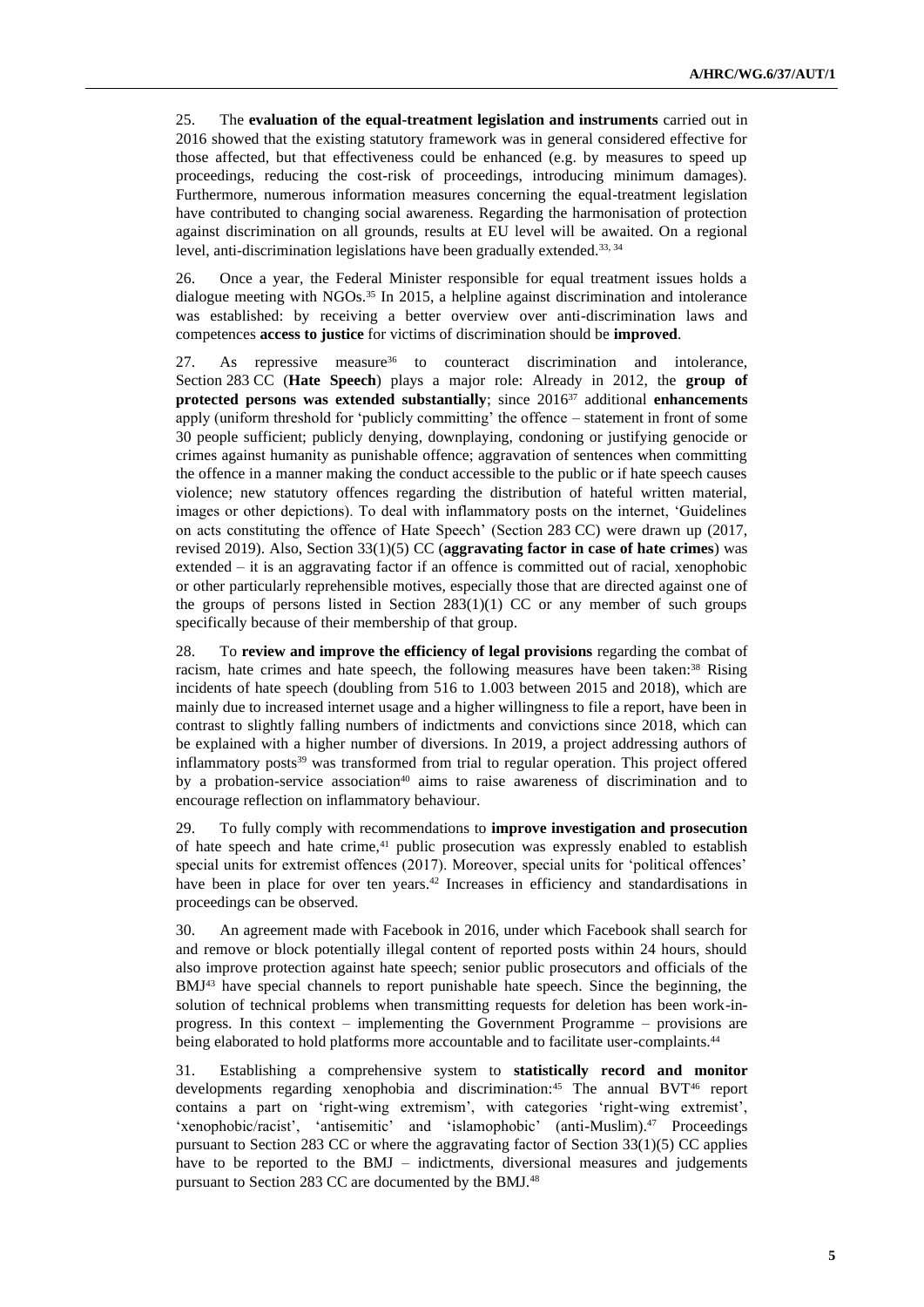32. Based on the project 'Systematic recording of prejudiced motives in criminal complaints (hate crime)', BMJ and BMI have been collaborating since mid-2019 on improving the recording of discriminatory motives in the police database and in the judicial process-automation-system. In 2019, views were exchanged regarding a common definition of *hate crimes* (prejudice-motivated offences); in 2020, technical implementation-measures started.

33. **Hate speech and racism in the media and in political discourse:** Internet discussion forums make an important contribution to open discussion in a pluralistic, democratic public sphere. However, the right to freedom of expression ends where its exercise endangers public peace and harms others. To counteract **hate speech and hate**  crime on the internet, numerous measures have been taken;<sup>49</sup> the Government Programme deals with this issue, a package of measures is currently developed. Specific trainings for public prosecutors and judges are planned for 2020/2021; police officers will participate and provide presentations.

34. An initiative adopted in 2016 against violence on the internet included: guidelines on how to deal with hate-posts and obtain possible compensation; creation of unbureaucratic reporting possibilities; awareness-raising and further training for police/public prosecution officers and court personnel to ensure consistent criminal prosecution; development of a contact point. **Numerous reporting points** for hate on the internet have been established, allowing unbureaucratic filing of reports.<sup>50</sup> In 2017, ZARA<sup>51</sup> was tasked with acting as main contact point for victims of hate-posts and cyberbullying: It assesses the relevance of posts under criminal and civil law, provides help in deleting posts and in accessing psychological support.

35. To combat non-punishable hate-posts by courts, networking- and workshop-days $52$ were initiated in order to improve communication-culture on the internet and knowledgetransfer. Special 'self-defence courses for girls and young women on the internet' teach what can be done against hate on the internet. Further measures will be based on results of the study 'Violence on the internet against women and girls in Austria' (2018). Results of the ongoing study 'Cyber-violence against women in (former) relationships' are to be included in the conceptual development of a mobile-phone application designed to aid affected women.

36. Since 2016, the Austrian *No hate speech committee<sup>53</sup>* has served for the exchange of views among members from different federal ministries, NGOs and reporting points, and for raising awareness of hate on the internet. Since 2013, the ICT-security-portal<sup>54</sup> has been offering an overview over effective preventive and first-aid measures, preliminary legal information as well as reporting and counselling points regarding hate-posts and cyberbullying.<sup>55</sup>

37. In 2016, the offence of **cyberbullying**<sup>56</sup> entered into force;<sup>57</sup> its extension to cases where the relevant act is committed only once is being examined. Temporary injunctions to protect victims against cyberbullying have been possible since 2019.<sup>58</sup>

38. The Austrian Press Council, newly founded in 2010, published a code of conduct for journalistic work, including a provision on anti-discrimination. Since 2014, daily or weekly newspapers convicted for hate speech or for the infringement of the Prohibition Act have been excluded from press funding in the relevant year.<sup>59</sup>

39. Regarding punishable racist statements **in political discourse**, <sup>60</sup> requests by public prosecutors to revoke parliamentary immunity are addressed to the President of the National Council (or the President of the Regional Parliament). The National Council or the Regional Parliament decide on such requests. Courts are aware of their responsibility and limit the right to freedom of expression if this is justified and necessary. In 2011, an Austrian national who is close to a political party and appeared on stage at a party-meeting was sentenced to a fine for defamation of religions.<sup>61</sup>

40. **Combating antisemitism**<sup>62</sup> is important for Austria, the rising number of documented antisemitic incidents and insufficient sensitization are reasons for concern. Therefore, Austria is currently working intensively on a National Strategy to Prevent and Combat any Forms of Antisemitism, which should be completed in the second half of 2020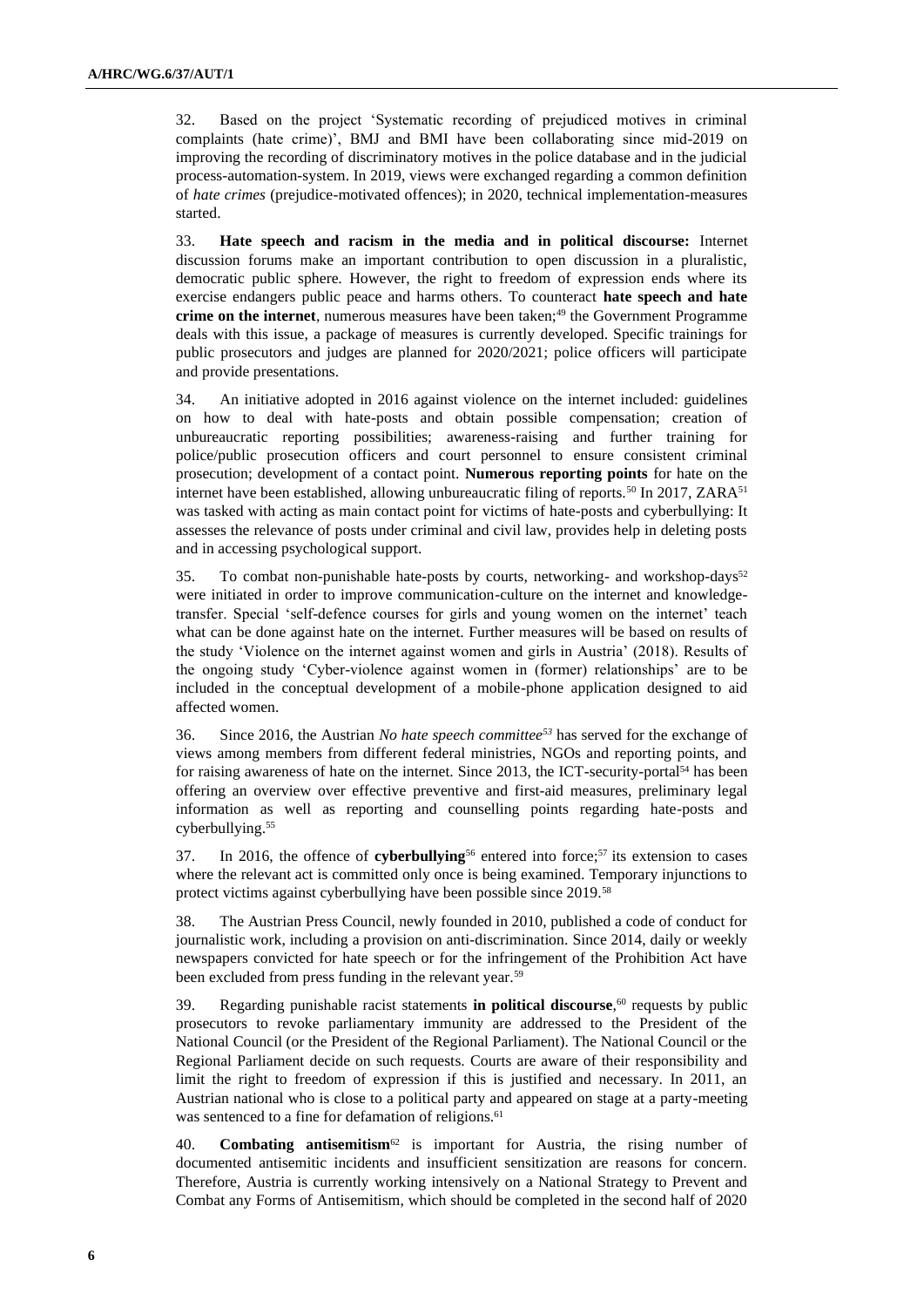and shall include the following, already ongoing measures: Establishing a national contactpoint for antisemitic incidents; strengthening collaboration with 'Forum Against Antisemitism'; regular monitoring of antisemitic tendencies in the population; zerotolerance-policy towards antisemitic manifestations of hate; reinforcing awareness-raising activities regarding antisemitic online content; upgrading relevant education-policy measures in schools. Austria is an active member of the IHRA and adopted IHRA's working definition of antisemitism (2018), with the recommendation to use it, in particular, in (adult-) education and training for judiciary and law enforcement. In the fall 2020, the National Strategy against Antisemitism and for the Promotion of Jewish Life will be presented, including measures in the areas of security, justice, education and social coexistence.

41. To combat **discrimination of Roma,**<sup>63</sup> an expert-conference on antigypsyism was organised in 2018, with participation of the Roma civil society; results are reflected in foreign policy (e.g. more UPR-recommendations on this topic in 2019) and at national level (focus of the Austrian strategy on Roma inclusion).

42. The initiative *ZUSAMMEN:ÖSTERREICH*<sup>64</sup> is a prime example of measures against **discrimination of and intolerance against migrants:**<sup>65</sup> Since 2011, 'integrationambassadors' – well integrated migrants serving as role models for children and youths – have been visiting schools and associations and reached some 60,000 youths. Other measures to combat discrimination against migrants include awareness-raising projects addressing media.<sup>66</sup>

### **2. Children and youths**

43. **To protect the rights of children**,<sup>67</sup> a constitutional act,<sup>68</sup> guaranteeing constitutional protection to some selected children's rights and to the priority of the child's welfare, was adopted already in 2011; children's rights and best interests are thus increasingly considered by legislators, executive authorities and, notably, the VfGH. An overall impact-evaluation of the Federal Constitutional Act on the Rights of Children is part of the Government Programme. A catalogue of 12 criteria, introduced in Section 138 Civil Code in 2013, serves as basis for assessing the child's welfare in the ambit of civil law. To further **harmonise national legislation on children** with the CRC and Protocols,<sup>69</sup> the Regulatory Impact Assessment, mandatory for proposed legislation since 2013, must include an appraisal of intended and possible side-effects in the dimension 'children and youths'.<sup>70</sup>

44. The introduction of a head-covering-ban in primary schools in 2019 and in nursery schools in 2018 is subject to broad societal debate. Austria is aware of the delicate balance between the state's duty of respecting the freedom of religion and the parents' right to ensure education in conformity with their religion, and the state's duty to protect the children's development and provide protection against discrimination; any impacts of the ban will be carefully monitored. The VfGH is currently reviewing the ban's constitutionality; the decision is expected before the end of 2020.

45. **Right to health:** In 2011, a children and youth health-strategy was presented – the health-status of children and youths has been improving, as shown in detail in the Austrian Report on Children and Juvenile Health since 2015. Since 2019, regional laws on the protection of minors have applied largely uniform provisions on purchase and consumption of alcohol and tobacco and on curfew times; a nationwide ban on selling tobacco and related products to under 18-years-old and a smoking-ban in bars and restaurants entered into force.

46. **Right to an adequate standard of living:** In the Government Programme, special attention is paid to combating poverty and social exclusion of children in Austria, the higher risk of poverty for single-parents and their children is explicitly recognised. As opportunities of children largely depend on the socio-economic status of parents, overarching measures against poverty and social exclusion are important. A process to develop a National Strategy to Prevent Poverty, starting in autumn 2020, will include a focus on combating child poverty.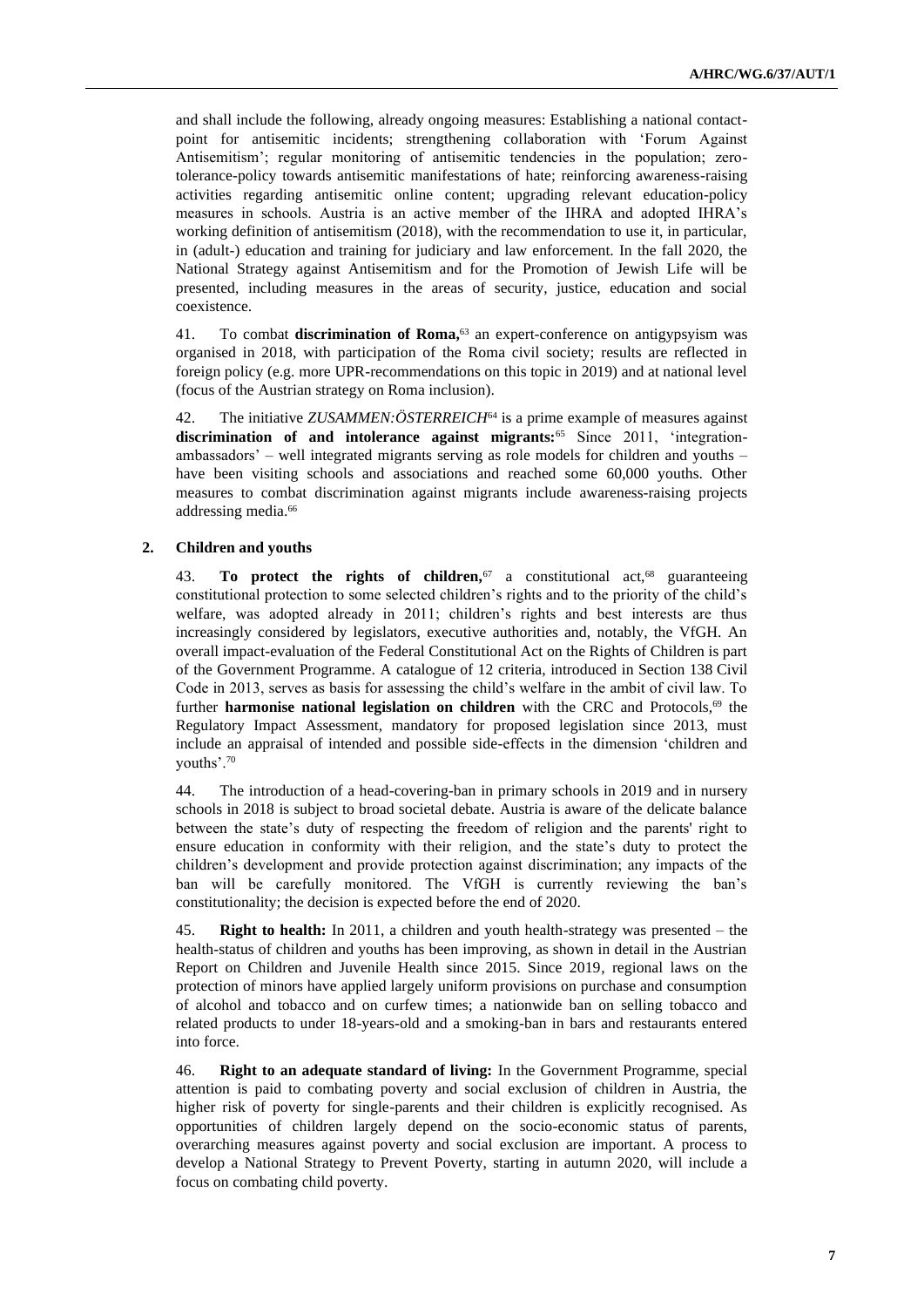47. Measures to increase employment and integrate employable persons into the labour market are one priority in combating juvenile poverty.

48. Since the 2017 Compulsory Education and Training Act came into force, all youths under 18 have been obliged to pursue education or training after completing compulsory schooling. An accompanying programme, 'Education/training until 18',<sup>71</sup> providing for a broad range of measures, has been established. The main objective is to reduce the number of early school-/training-leavers as well as to increase youths' level of education and to thus sustainably reduce their risk of unemployment and poverty. In 2019, academic monitoring of the programme's implementation showed positive effects on the number of early school- /training-leavers.

49. Under the **education and training guarantee**, completing an apprenticeship is possible for youths unable to find apprenticeship-placements. In 2017, an education and training guarantee (free-of-charge qualification- and training-measures aiming at passing the apprenticeship-exam) was introduced for unemployed youths aged 19–25, having completed compulsory schooling. Counselling for apprentices and apprenticeship-providers – initiated in 2015 – contributes to reducing the dropout-rate of apprentices.

50. Strengthening the **combat of violence against children**,<sup>72</sup> in particular the following measures were taken: In 2016, Austria hosted a high-ranking intergovernmental conference, passing the resolution *Towards Childhoods free from Corporal Punishment,* obliging states to improve data-collection and to promote research on this topic. A study on the ban of corporal punishment and forms of psychological violence against children ('The right to a childhood free from violence  $1977 - 2014 - 2019'$  shows that knowledge on the ban on violence is widely spread in Austria, and that severe forms of violence are widely rejected. However, the study also shows that 'less severe' forms and psychological violence are still belittled. The 2019 Protection Against Violence  $Act^{73}$  led to improvements in protecting children from violence: e.g. introduction of a 'mobile protection-zone' of 100 metres around victims of domestic violence; mandatory violence-prevention counselling for certain persons posing a threat<sup>74</sup> from 2021; later start of limitation periods for asserting certain claims (from the age of 18 of the victim);<sup>75</sup> better networking between authorities; mandatory filing of motions for temporary injunctions for child- and youth-welfare service.

51. The protection of the rights of **children in custody and detention** has been further extended:<sup>76</sup> To bring **the juvenile penitentiary system in full compliance with international requirements**, $77$  notably the 2015 Act Amending the Juvenile Court Act<sup>78</sup> is to be mentioned: Initiatives to reduce times of pre-trial detention or imprisonment include so-called 'social-network conferences', aimed at involving the young person's family and friends in overcoming the crisis. A key point was the **inclusion of young adults in the Juvenile Court Act,** although the penalty range was realigned with adult criminal law in one sub-area in 2020. Furthermore, a legal basis was established for creating nationwide **juvenile court-assistance,** and an obligation to obtain information on the living environment of youths and young adults from juvenile court-assistance in all criminal proceedings was introduced.

52. As regards **improving detention conditions**, <sup>79</sup> the prison occupancy-rate is much lower now, also as a result of health and safety measures related to the COVID-19 pandemic, and of electronically monitored home detention (EMHD).<sup>80</sup> If the planned EMHD extension (to 18 or 24 months) is implemented, further positive developments are to be expected. In the juvenile penitentiary system, the number of inmates per cell was limited to two persons, the detention conditions have been improved).<sup>81</sup> Since 2016, it has been possible to reprieve until after the completion of an ongoing education/training.

53. Special rules apply to the **detention of minor refugees and asylum seekers:**<sup>82</sup> underage minors (persons under  $14$ ) must not be placed in pre-deportation detention.<sup>83</sup> In case of minors of age (aged  $14$  to  $18$ ), $84$  authorities must, if possible, apply more lenient measures: Instruction to live in specified accommodations, reporting obligations, deposit.<sup>85</sup> Decisions on pre-deportation detention have to be justified on a case-by-case basis and may only be taken if appropriate accommodation and care are provided. As a general rule, minors awaiting deportation are detained separately from adults.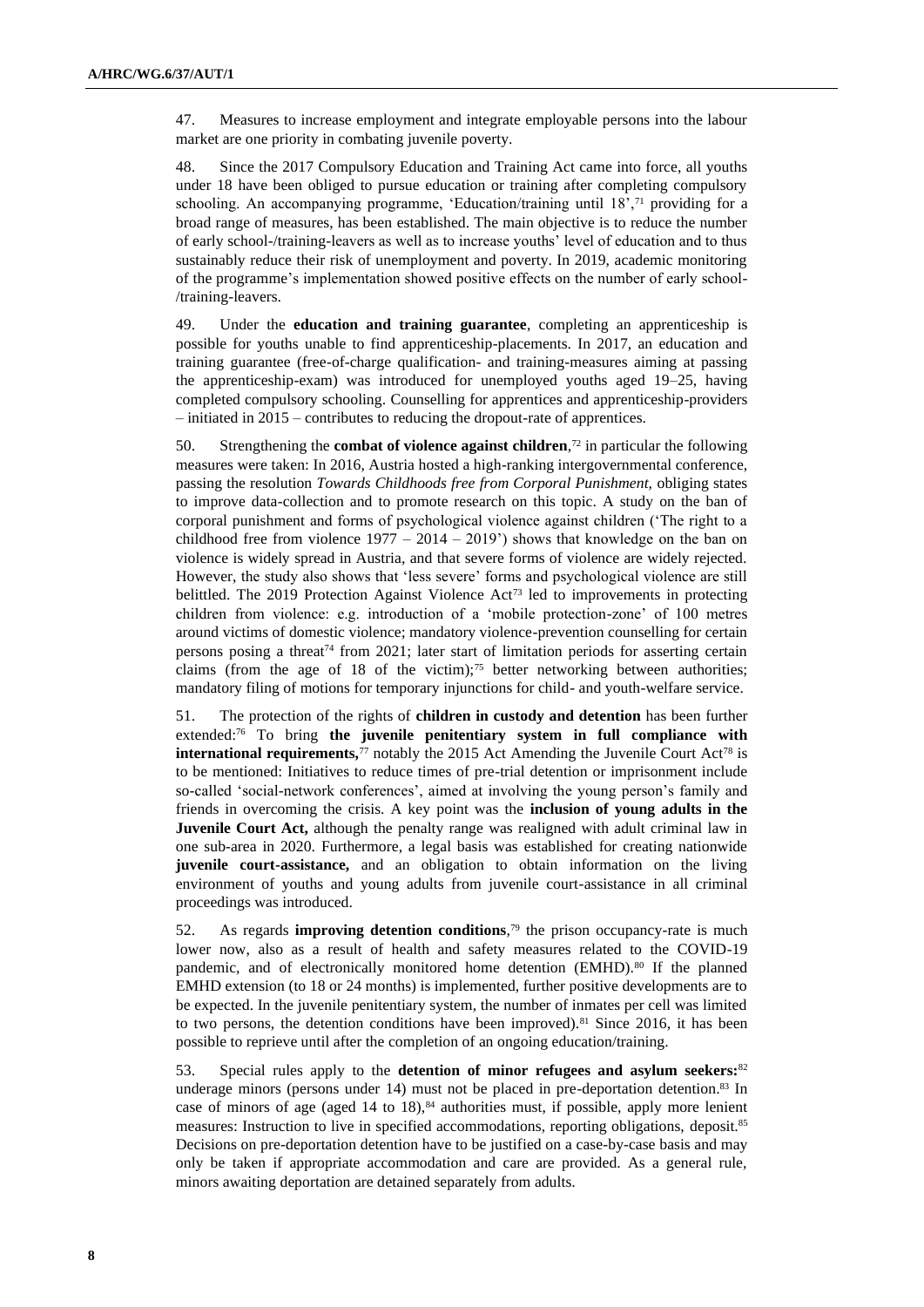54. Since 2020,<sup>86</sup> the procedural duty of care vis-à-vis juvenile suspects, accused and defendants has become more far-reaching, in part also for young adults: new provisions concerning age assessments; special requirements to handle juvenile criminal proceedings as matters of urgency; extended instruction duties; obligatory presence of accompanying persons throughout interrogations.

55. The **equal treatment of children born out of wedlock with regards to the acquisition of Austrian nationality**<sup>87</sup> was achieved in 2013 by amending the Citizenship Act<sup>88</sup> (possibility for children born out of wedlock to acquire nationality by descent from their Austrian father; under certain circumstances the retroactive acquisition of nationality (to the date of birth) is envisaged).<sup>89</sup>

56. The situation of children and youth is also addressed in other parts of this report.

#### **3. Women and equality**

57. Genuine equality between women and men in all spheres of society is enshrined in the Federal Constitution and, by way of impact-orientation (taking into account the goal of de-facto equality between women and men), in all policy areas.<sup>90</sup> To establish an overall equality strategy, a coordination process with all supreme federal organs was implemented.

58. Numerous measures are taken to further promote equality: **Nationwide counselling offers** for women and girls are a key element of women- and gender-equality policies; in 2019, 88% of Austria were covered.<sup>91</sup> A special focus lies with education – to enhance the competence to act, to improve professional qualifications and to draw the attention of girls to more diverse career options when choosing a vocation.

59. **Gender-equality on the labour market**<sup>92</sup> remains a key challenge: the gender paygap (average gross hourly wages) decreased from 25.1% (2008) to 19.6% (2018) – the median shortfall in annual earnings for women working full-time throughout the year amounted to  $15.2\%$  (2018);<sup>93</sup> for federal civil-servants, the slightly lower difference between the median annual earnings of full-time working women and men declined from 13.3% (2012) to 10.3% (2018). In continuing the major themes of the NAP on Gender Equality in the Labour Market (2010-2013), numerous measures were taken and/or continued in 2013-2019: **Eliminating barriers to full-time employment and promoting career perspectives for women** in all professions; introducing the Equal-Pay-Label as a quality standard for businesses creating equal opportunities  $(2020; 'equalita' - quality)$ label for internal promotion of women); improvements in the care-sector aimed at facilitating (in particular female) full-time careers;<sup>94</sup> the Government Programme envisages a nationwide and needs-based expansion of high-quality childcare;<sup>95</sup> targeted information, qualification and support measures for women; gender-sensitive career guidance by the Public Employment Service (AMS); focus on qualification in labour-market-policy funding for women; disproportionately high allocation of AMS-funds to women; AMS support for **female migrants** aimed at labour market integration (German-language courses, (advanced) vocational training, specialised counselling- and support-facilities); continuous project-funding to improve labour-market integration of female migrants, e.g. the competence check<sup>96</sup> for women;<sup>97</sup> government-initiated job-forum aimed specifically at people entitled to asylum or subsidiary protection (2020).

60. **Increasing income transparency** is crucial for reducing the gender pay gap. The obligation to disclose the minimum wage (according to the respective collective bargaining agreement) in job advertisements, as well as the obligation for companies with more than 150 employees to prepare an income report, introduced in 2011, were evaluated in 2015. The results formed the basis for further measures: The project 'Fair wage' was implemented to raise awareness; the toolbox 'Income report' was developed to provide instructions.<sup>98</sup> In 2018, key indicators and promising practices to improve incometransparency and -fairness were identified. Since 2011, the salary to be expected in any given industry/region/position/professional experience can be calculated using the 'Online wage calculator'. The AMS 'Salary compass' provides an overview of entry-level salaries according to professions; women are actively informed of possible disadvantages of longterm part-time employment or late re-entry into the labour market after a family-related career break.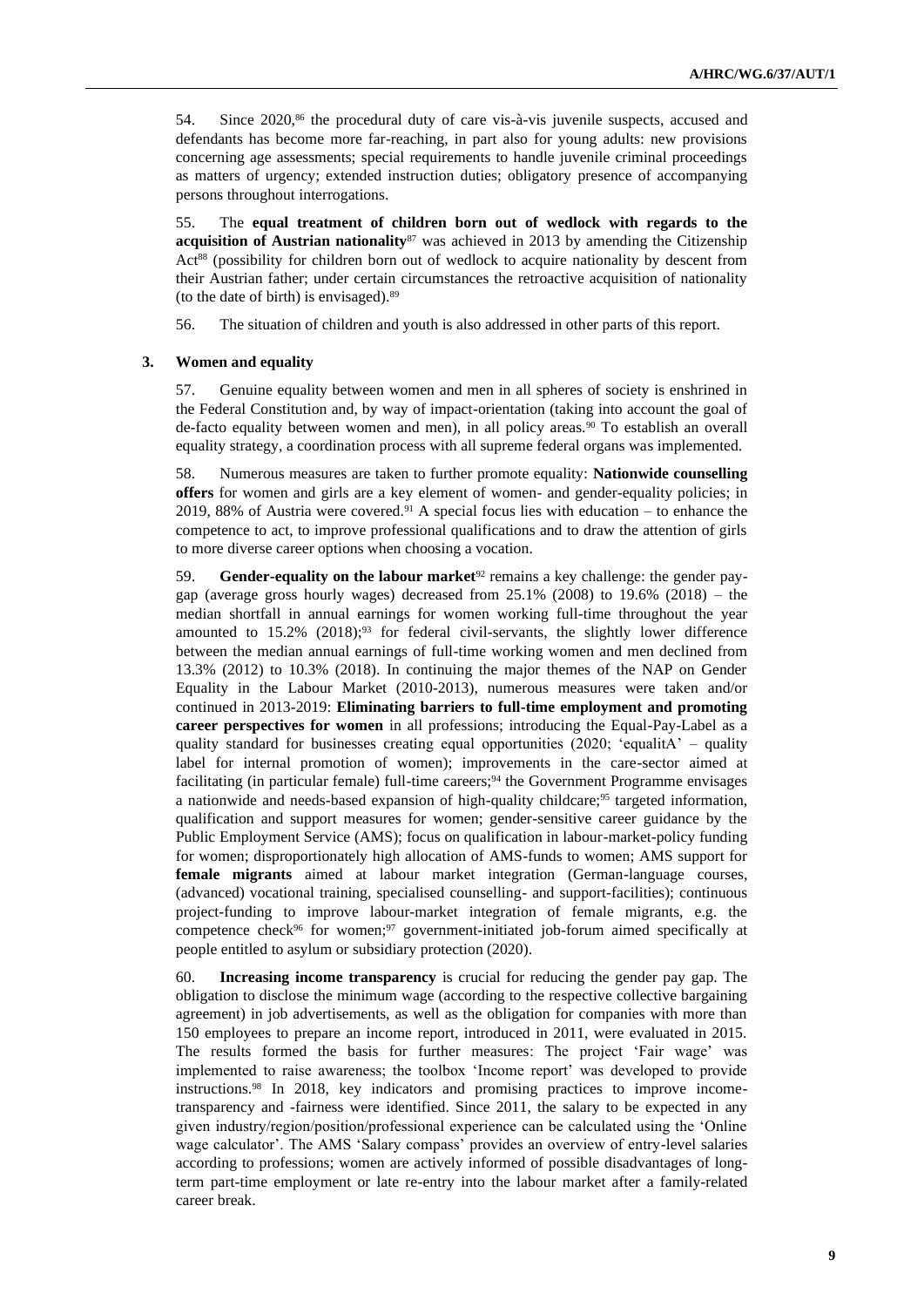61. Between 2017 and 2020, minimum gross wages of EUR 1,500 were introduced almost nationwide under collective bargaining agreements, improving women's income situation in particular. Results of a study on gender-specific steering effects of taxes and duties are applied to reduce fiscal disincentives to work (e.g. providing tax relief for low incomes since 2018). To strengthen women's independent and fair social safeguards,<sup>99</sup> the brochure 'Women and pensions' informs women about effects of part-time-employment and leaves on their pension, and shows possibilities to improve one's pension. The project TRAPEZ<sup>100</sup> aims to improve women's economic independence in old age through research, awareness raising and information. In 2017, an increased equalisation-supplement for people having paid social security contributions during at least 30 years of (self-) employment was introduced; women in part-time occupation are the main intended beneficiaries. Since 2018, the partner's income is no longer taken into account when calculating unemployment assistance, contributing to more autonomous social security especially for women.

62. Numerous initiatives for diversifying career- and education-options in all professions and in the school and higher-education system contribute to **eliminating gender stereotypes in education and the labour market**; in the **education sector**, the new teaching principle 'Reflective gender education and equality'<sup>101</sup> is implemented.<sup>102</sup> Further measures include gender-sensitive career-guidance and teacher-training: Enshrining gender-competence as a requirement for teachers;<sup>103</sup> establishing a separate chair for gender-education;<sup>104</sup> establishing a federal centre for gender-pedagogy and -research (2016), offering further training for target groups in the education sector; state-funded project IMST,<sup>105</sup> providing teachers of STEM subjects<sup>106</sup> in particular with specific offers for reflection to avoid gender stereotypes; organising events for various target groups to discuss pedagogical concepts to increase the scope of action and self-determination of girls and boys. Additional initiatives include annual Girls' Day and Girls' Day MINI in the Federal Civil Service, opening up education and career prospects for girls in STEM areas. At the annual Boys' Day, boys can gain insight into careers at social institutions. Since  $2015$ , an online platform<sup>107</sup> has been providing information on STEM subjects especially for girls and women. Children are made aware of atypical career options.<sup>108</sup>

63. To **improve representation of women in leadership positions,<sup>109</sup>** a quota of 30% (applying to women and men) must be respected since 2018 when appointing new supervisory board members at listed and large companies (employee- and shareholderrepresentatives). Since the introduction of that quota, the percentage of women on supervisory boards at listed companies subject to the quota has increased from 22.4% to 31.7%; one third of the companies concerned does not yet meet the quota. With the decision of the Council of Ministers of 3 June 2020, the Austrian Federal Government committed (as envisaged in the Government Programme) to raise the percentage of women in supervisory bodies of state-owned and state-related companies with more than 50% federal-share to 40%. In 2019, the average percentage of women in the Federal Civil Service was 43.3%. While the women's quota exceeded 35% in 35 out of 54 companies, 12 companies reached a percentage between 25% and 35%. At seven companies, the women's quota was below 25% in 2019. The Government Programme also provides for an evaluation of measures aiming at raising women's quota in listed companies.

64. For more than 20 years, the share of women in Federal Civil Service and in leadership positions has been increasing.<sup>110</sup> Efforts to **overcome underrepresentation of women in civil service**<sup>111</sup> include targeting women at police-recruiting events – currently the share of women and men recruited is approximately equal.

65. **Strengthening women's participation in politics:**<sup>112</sup> For the first time in its history, Austria had a female federal chancellor between June 2019 and January 2020 and, also for the first time, half of the Austrian ministers were female then; the current female share in the Federal Government is around 53%. In 2019, subsidies to political parties with a share of more than 40% of women in the National Council and/or Federal Council were raised by 3%.<sup>113</sup>

66. **Prevention of violence against women and protection of women against violence**<sup>114</sup> remained a priority in the last years; in 2020, the budget of the women's division was raised by EUR 2million<sup>115</sup> and is mainly invested in measures to fight violence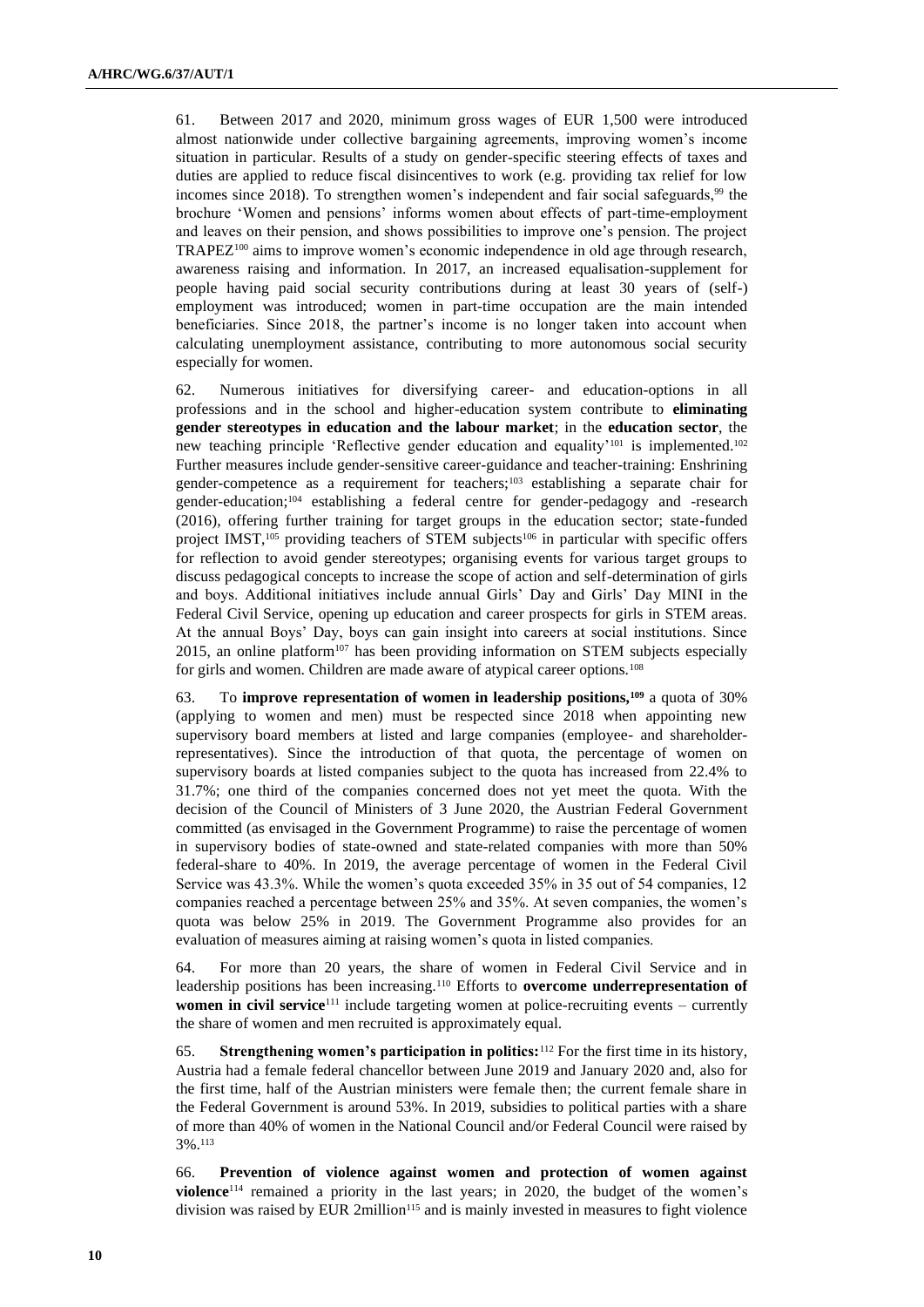against women. Austria implemented numerous measures, especially against domestic violence,<sup>116</sup> to ensure effective criminal prosecution and to create a comprehensive victims' support system. Ratifying the Istanbul Convention in 2013 entailed, inter alia, the NAP on the Protection of Women Against Violence 2014-2016. With few exceptions, all of its measures were implemented; an implementation report was prepared in 2018.<sup>117</sup> Legislation on **sexual violence**, including sexual harassment, was significantly broadened:<sup>118</sup> The offence of 'Violation of the right to sexual self-determination' was introduced,<sup>119</sup> the protection against sexual harassment<sup>120</sup> was expanded.<sup>121</sup> Draft legislation on making 'upskirting', the secret photographing of the genital area, a punishable offence is currently under discussion. In autumn 2019, the availability of counselling centres for women affected by sexual violence was ensured throughout Austria;<sup>122</sup> however, access to these services remains difficult for women at particular risk.<sup>123</sup> The information campaign on the dangers of date-rape drugs has been continued.

67. Changes brought about by the **2019 Protection Against Violence Act**<sup>124</sup> include: Tightening substantive criminal law and improving victims' protection in criminal procedural law (e.g. longer penalties, limitation periods; introducing new and specifying existing victims' rights); new case-conferences under the Security Police Act for vulnerable persons in high-risk cases; prohibition-of-approach order to keep 100 metres away from a vulnerable person ('mobile protective zone'); expanding the register of persons posing a threat (extending data-storage to three years); introducing mandatory counselling for persons posing a threat by experts in so-called violence prevention centres, to be established as of 2021 and regulation on data-transmission to these centres; increasing awareness-raising and training measures for security authorities and law enforcement. In 2020, the budget for **counselling offers** was raised.<sup>125</sup>

68. **Expansion of support services and psychological assistance for victims:**<sup>126</sup> Between 2017 and 2019, 100% of women affected by violence received support in violence protection centres. At least one funded counselling-centre for women is available in 88% of all political districts in Austria, new women's shelters are planned. Since 2011, hospitals have been obligated to establish victim protection groups for persons affected by domestic violence; this should help to detect domestic violence early and increase awareness among medical professionals and care personnel. New **training and awareness-raising measures**<sup>127</sup> are funded to promote violence prevention and victims protection: Workshops on violence prevention at schools and trainings for heads of nursery schools; trainings in the framework of promoting escorted visits, aimed at raising awareness for and handling (suspected) cases of domestic violence, sexual abuse and other hardship situations; workshops on violence prevention for personnel in nursing- and care-institutions; free country-wide workshops and presentations by police on prevention of sexual and/or physical assaults in public; project 'Delphi – Implementing violence prevention in the context of transculturality and gender', pointing out known and new forms of violence, e.g. sexual degradation, racist violence, family-honour-related conflicts, violence in forced marriages, relationship models involving oppression of girls/young women and forms of violence in digital space. To improve the support provided by the health system in case of violence, a project<sup>128</sup> on developing specific standards for curricula of all health professions and on adjusting training regulations is funded. In 2015, a pilot project<sup>129</sup> in one region featured measures for integrating women affected by violence into the regular labour market in order to promote their economic and social independence; in 2020, the measures were adopted by the AMS as part of its regular policy, the extension of the measures to another region is being prepared.

69. Numerous supportive measures are available for women affected by and at risk of **female genital mutilation** (FGM) and forced marriage: the topic of combatting FGM<sup>130</sup> was covered by the taskforce on criminal law reform, genital mutilation was defined as an independent offence, an extended reporting-obligation of hospitals was established and penalties were raised.<sup>131</sup> Furthermore, women and girls in various African countries are supported in the framework of ADC, with anti-FGM measures and with regard to SRHR. To combat **forced marriage**, state institutions and civil society cooperated closely in taking victim-protection measures, an apartment for emergencies<sup>132</sup> is available,<sup>133</sup> a criminal-law provision on forced marriage entered into force, the criminal-law limitation-period now starts with the victim turning 28, and annulling forced marriages in Austria is possible. The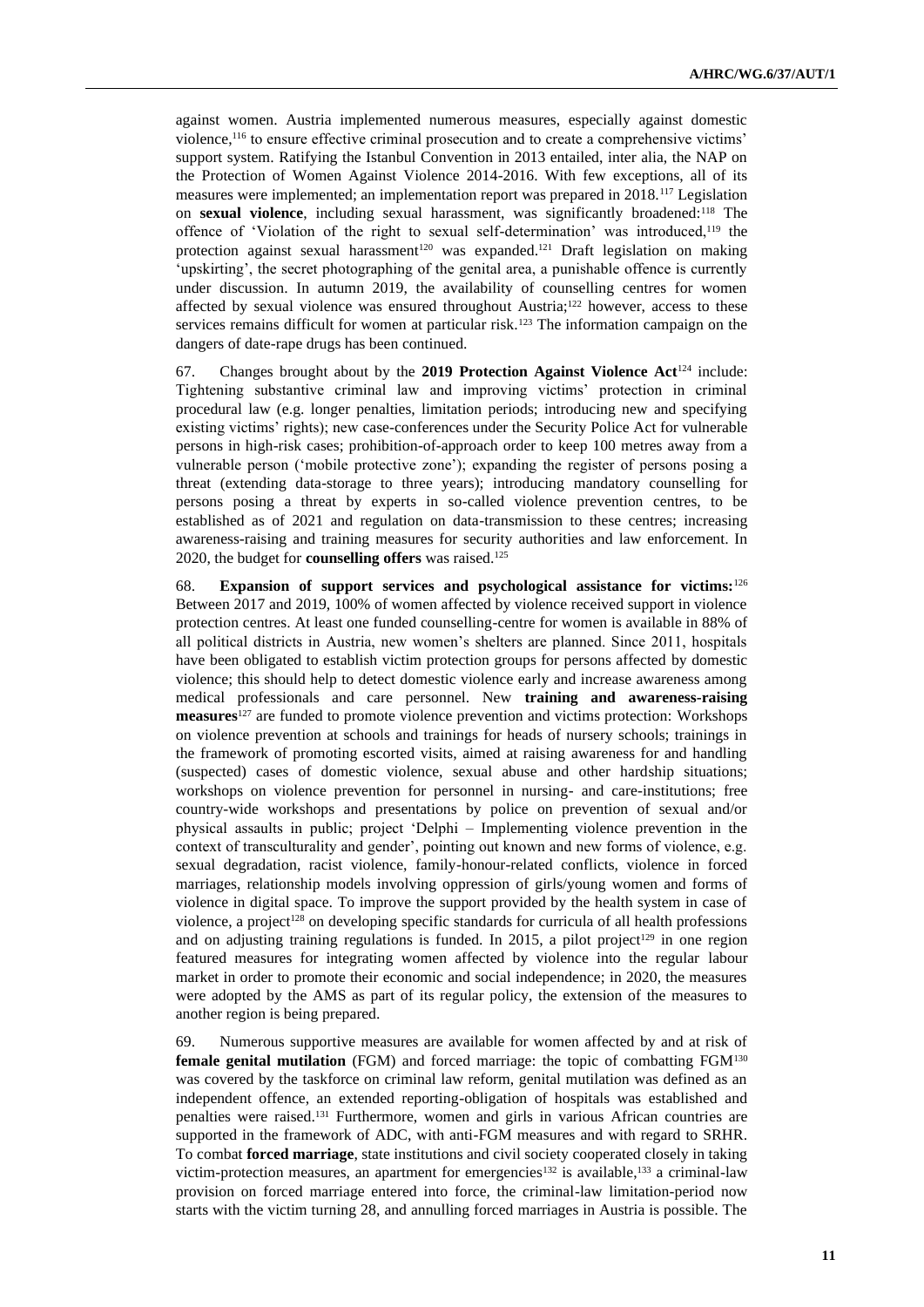Government Programme also includes raising the marriage age to 18 and considering the prohibition of marriage between cousins.

70. For years, the **integration of women** has been a primary focus: Since 2017, persons entitled to asylum and subsidiary-protection have been obligated, under the Integration Act, to attend counselling, values- and orientation-courses, in addition to taking Germanlanguage classes; this measure particularly supports women. Following the mandatory inclusion of these measures in the Integration Act 2017, the proportion of women in the courses has doubled.<sup>134</sup> In 2019, EUR 1 million were geared towards measures for combating violence against women in the context of integration and FGM. Special funds of EUR 2 million are budgeted for 2020, with the goal to strengthen **self-determination of girls and women with migration background**, to encourage their participation in society, to provide information and to prevent violence against women and girls and to offer support to those affected by violence. Additionally, the host society's structures for supporting the target group and the promotion of innovative approaches for improving the existing system should be strengthened. Counselling, covering gender equality, forced marriage, free choice of a partner, non-violence, self-determination, FGM, and reconciling work and family life is provided to women and men with migration background<sup>135</sup> throughout Austria. Since October 2015, various initiatives have been addressing the specific situation of female refugees,<sup>136</sup> offers of women- and refugee-organisations were documented and linked to improve protection against violence and the career and educational perspectives of women with migration/refugee-background.<sup>137</sup>

## **4. LGBTIQ**

71. In fighting discrimination based on sexual orientation, a decision by the VfGH<sup>138</sup> led to the opening of marriage for same-sex couples and the opening of registered partnership for opposite-sex couples in 2019.<sup>139</sup> In 2018, the VfGH<sup>140</sup> held that persons with **variations in the development of sex characteristics** (intersex persons) are entitled to entries according to their sex-characteristics in the central civil register and in official documents. In 2020, the first official documents with the category 'inter' were issued. In the wake of the VfGH decision, replacing the terms 'male' and 'female' in current legal texts, with the aim to include intersex persons, was initiated.<sup>141</sup>

72. Since 2013, same-sex couples may adopt stepchildren; since 2016, **joint adoption** has been possible for same-sex and opposite-sex couples alike.

73. The Austrian National Council recently addressed the issue of recording gender- or sexual-orientation-based hate crimes, and passed a resolution (July 2020) prompting the Minister of the Interior to report on the outcome of the project 'Systematic recording of prejudiced motives in criminal complaints (hate crime)' and on resulting measures.

#### **5. Persons with disabilities**

74. Upon recommendation of the CRPD-Committee, a new German translation of the CRPD<sup>142</sup> and, together with representatives of persons with disabilities, an easy-to-read version<sup>143</sup> were developed.

75. Since 2014, a working group – cooperating with the organisation representing persons with disabilities – has been dealing with the adjustment of relevant laws, in order to reflect the concept of disability as defined in the CRPD's social model of disability better.<sup>144</sup>

76. In autumn 2019, the **National Action Plan on Disability** (NAP Disability) 2012- 2020 was extended until 2021. At the end of 2019, 70.4% of the measures had been implemented or were being implemented as scheduled; 26.4% had been partly implemented or were in preparation; 3.2% had not been implemented.<sup>145</sup> The scientific evaluation of the NAP Disability is available since June 2020 and will be taken into account in contributions (prepared by participatory expert-teams) for the new NAP Disability (2022-2030), which is to be adopted by the Federal Government. In this way, increased coherence in legislation and politics should be fostered, ensuring a possibility for persons with disabilities to live a fulfilled life.<sup>146</sup> In order to ensure its independence, the Federal Monitoring Committee for the Implementation of the CRPD<sup>147</sup> was provided with an annual budget in 2017.<sup>148</sup>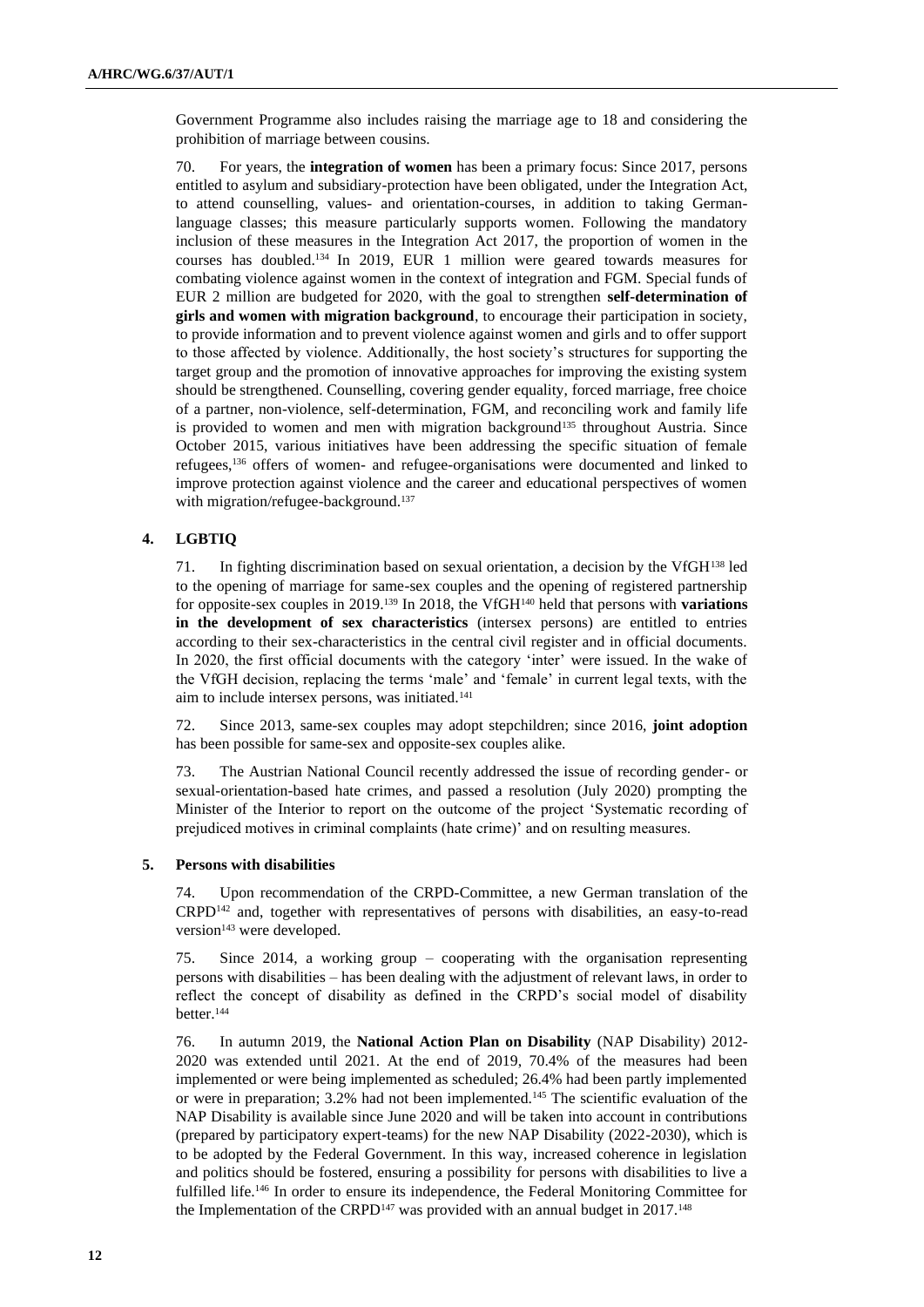77. The NAP Disability 2012-2021 contains measures for **combating stereotypical**  attitudes towards persons with disabilities.<sup>149</sup> The study concerning the portrayal of persons with disabilities in Austrian mass media (2015/16) resulted in pertinent recommendations and in setting up the internet-platform www.barrierefreiemedien.at, for non-discriminatory portrayal in reporting.

78. **Paying increased attention to the gender perspective** is of key importance in disability-related legislation and politics, as women with disabilities face multiple forms of discrimination based on their gender and impairments and are at risk of suffering sexual violence.

79. In 2018,<sup>150</sup> comprehensive **reforms were introduced to the former law on guardianship,** based on a broad, participatory process, taking into account the basic principles of the CRPD.<sup>151</sup> Under the new law, courts may order representation in legal matters only in those cases where persons affected are unable to handle their affairs on their own even if they have assistance. 'Elective representation' allows adults without full decision-making capacity to choose a representative and to decide that the representative may only take action with their approval ('co-decision'). The key aspect is enabling the represented to shape their life circumstances to the greatest possible extent according to their wishes.<sup>152</sup>

80. For easier **access of persons with disabilities to the labour market,**<sup>153</sup> the Employment of People with Disabilities Act was amended in 2017, aiming to improve their protection from unemployment. Persons with disabilities have access to all measures of *Sozialministeriumservice<sup>154</sup>* and of general labour market policy. Funds for active disabilitypolicy were increased in 2018. Together with key stakeholders, a package of measures was created, which is gradually implemented. Support provided to companies hiring persons with disabilities includes comprehensive assistance, increased wage-cost subsidies paid earlier, less red tape concerning subsidies, more support for apprentices with disabilities, as well as information and awareness-raising measures to emphasise the benefits of employing persons with disabilities.

81. **Access to inclusive education:**<sup>155</sup> The NAP Disability 2012-2021 includes goals for the education sector and plans for the development of an inclusive school system. The inclusion of children with special educational needs is regulated by law: Pupils with special educational needs have access to all means which enable their unrestricted participation in the education system; they are taught in special schools or in inclusive settings at regular schools. Parents are entitled to choose the type of school education for their child; the municipality must make all arrangements, if necessary, to facilitate education in regular schools. The percentage of children with special educational needs being taught in an inclusive environment continues to rise, amounting to about 63.1% in 2018/19. A recent key measure regarding inclusive education is the creation of '**inclusive model regions'**, as established in Styria, Carinthia, and Tyrol since 2015; the initial goal was nationwide implementation until 2020.

82. Since 2019, multi-professional expertise for support to students has been provided by regional boards of education (departments for inclusion, diversity and special-needs education). The aim is for pupils to complete their education more successfully, regardless of social background, gender, talents, migration background, first language or disability. Since 2013,<sup>156</sup> inclusive education has been included in all teacher-training. Both Teacher Education Act and Universities Act contain explicit provisions concerning students with disabilities.<sup>157</sup>

83. **Access to public life:** One of the key areas of the NAP Disability 2012-2021 is **accessibility,**<sup>158</sup> which inter alia aims at enabling people with disabilities to access public life.<sup>159</sup> In each federal ministry, one accessibility-representative was appointed. 2015 and 2016 saw activities to raise awareness for accessibility. Accessibility was improved in many areas, in particular regarding media, public buildings and public transport.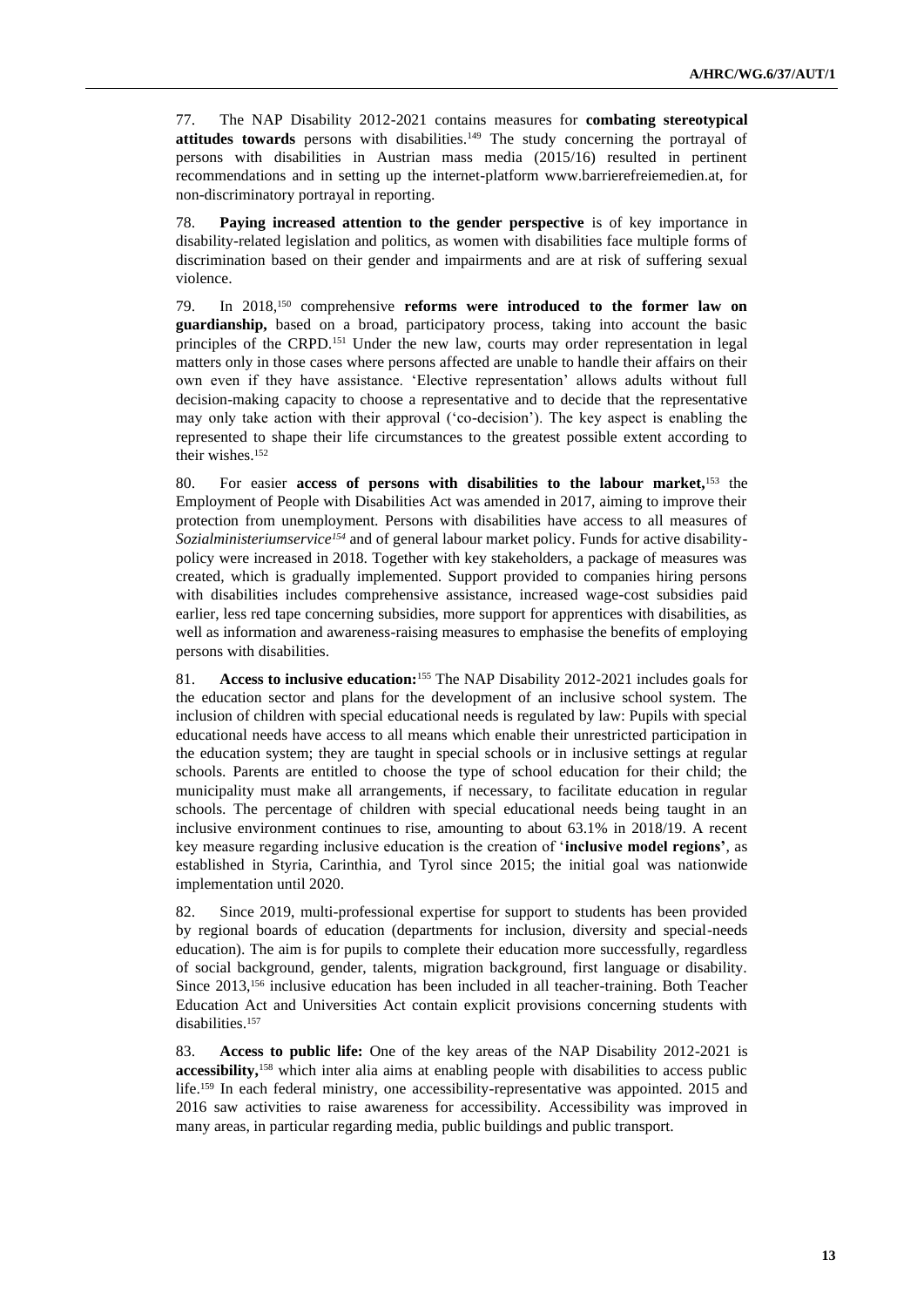#### **6. Older persons**

84. In order to approach a **more equitable old-age pension system for women and men,**<sup>160</sup> and to at least partially counterbalance financial losses resulting from unequal distribution of childcare responsibilities, (voluntary) 'pension-splitting' was introduced in 2005: This allows parents to transfer relevant credits (up to 50%, for the first seven years) to the pension-account of the parent predominantly engaged in childcare. The Government Programme envisages two new pension-splitting models (automatic model for parents of joint children and voluntary model for all couples).

85. To improve **participation of older persons in the labour market,**<sup>161</sup> enhanced incentives are offered to businesses (e.g. temporary support for wage and non-wage labour costs; additional payments to employees' wages; subsidized employment at social enterprises to gain work experience), specific offers are provided to older job-seekers by AMS. Further measures, such as part-time scheme for older employees, semi-retirement, transition benefits after part-time scheme and extended unemployment benefits, are available for older employees close to retiring. In 2017, the possibility to gradually re-enter the labour market after long and serious illnesses was created. The programme *Demografieberatung<sup>162</sup>* supports businesses in creating a work environment appropriate for ageing persons.

86. Regarding the recommendation on eliminating discrimination against older persons in accessing financial services,<sup>163</sup> it must be noted that relevant Austrian law is almost fully determined by European law. Differentiations in individual cases are possible.<sup>164</sup>

### **7. Religious minorities/religious freedom**

87. Freedom of thought, conscience and religion is guaranteed by constitutional law and thus needs to be taken into account for all state measures. Wherever these freedoms collide with other rights protected by constitutional law, the interests involved are assessed in the framework of a thorough proportionality test.<sup>165</sup>

88. The Islam Law, explicitly requested by the Islamic Community in Austria<sup>166</sup> and elaborated together with all Islamic religious societies, has been in force since 2015. Two complaints relating to the Islam Law have so far been submitted to the VfGH (on the provision regarding dissolution of associations as of 1 March 2016, in case the association's purpose had not been adapted accordingly – the complaint was held inadmissible; on the ban of financing from abroad<sup>167</sup> – in that case, the VfGH held that the interference with religious freedom was proportionate, because it is in the public interest that legally recognised churches and religious societies maintain their autonomy and independence).<sup>168</sup>

## **8. Migrants**

89. In 2019, about 2.07 million people with migration background were living in Austria (up about 34% from 2010), i.e. almost a quarter (23.7%) of the total population. The successful integration of migrants is therefore a key priority: The NAP Integration 2010 is continuously implemented,<sup>169</sup> adopted measures are presented in annual integration reports,<sup>170</sup> good practices are collected in the database 'Integration projects in Austria'.

90. Since 2017, the **Integration Act**<sup>171</sup> has regulated the framework for the integration of persons who are legally resident in Austria (persons entitled to asylum or subsidiaryprotection, legally settled third-country nationals). It assumes a two-way process: While the state must systematically provide integration offers (language training and orientation), the persons concerned are obligated to make active use of these offers. On a structural level, the **introduction of integration-monitoring,** aimed at providing information on the progress of integration processes, and the **establishment of a research-coordination body**  contribute to increased transparency and improved data exchange, ensuring an integration policy based on rational considerations.

91. Currently, Austria's **priorities** regarding integration policy include: 1) promoting language courses, especially for refugees and children with poor German-language skills; 2) orientation courses for refugees, particularly focusing on the rule of law and values; 3)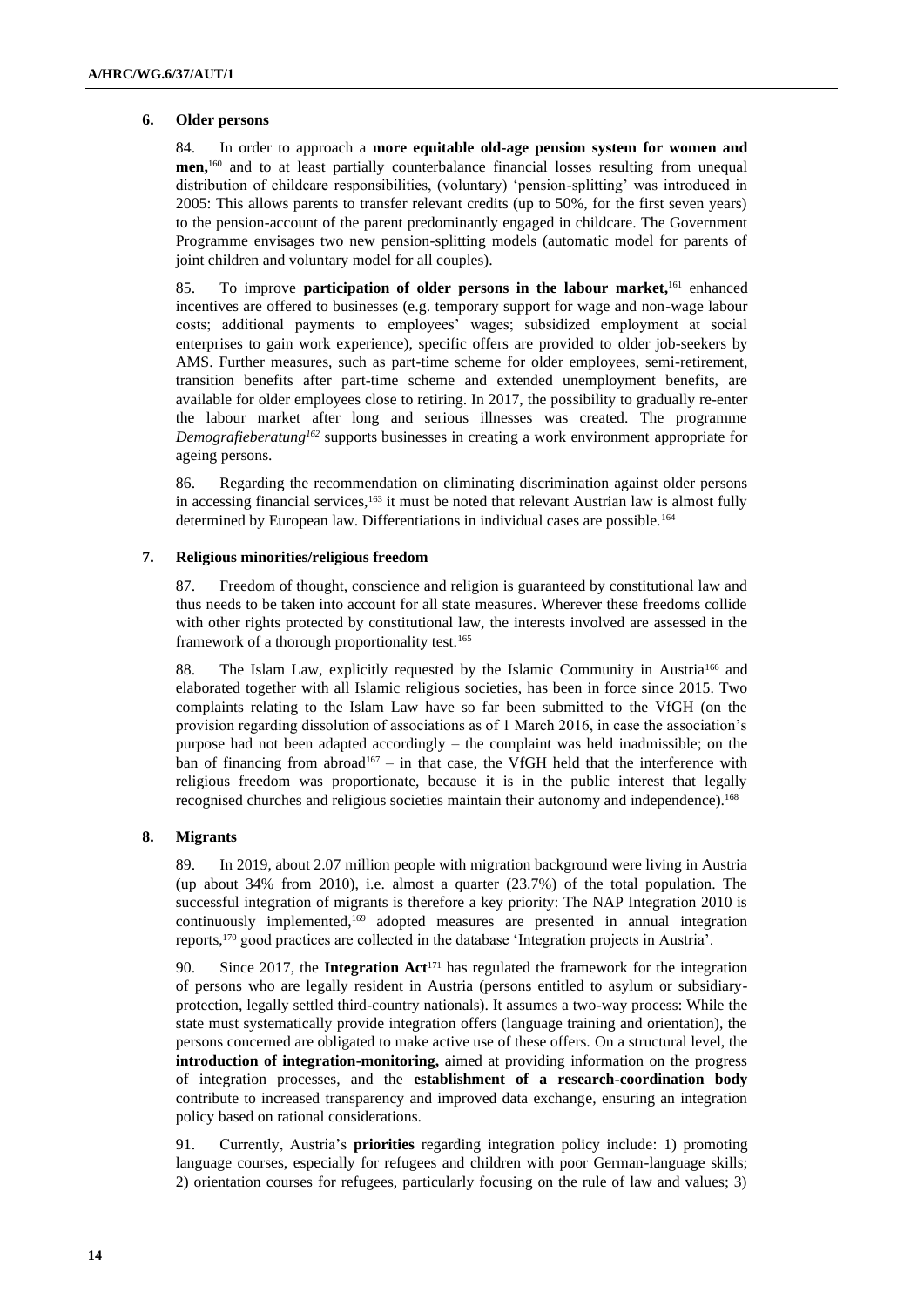further improving integration into the labour market (Integration Act and Recognition and Assessment Act<sup>172</sup>) and 4) intercultural and interreligious dialogue.

92. 1) and 2) Mandatory values-and-orientation courses for refugees are offered nationwide by the Austrian Integration Fund. Since 2020, language courses up to at least language level B1 (formerly A2) are provided for persons entitled to asylum or subsidiary protection over the age of 15. In 2016,<sup>173</sup> special German-instruction for non-native speaking pupils was enshrined in law.<sup>174</sup> If possible and required, pupils are intensively taught in German in small groups before joining regular classes. This regulation was initially limited to three school years (2016-2019) and subsequently evaluated.

93. Furthermore, Austria promotes linguistic diversity through **mother tongue instruction**:<sup>175</sup> As a part of the regular Austrian school system, it is an important tool for improving first-language skills and aiding personality development and identity formation in children and teenagers who are raised multilingual.

94. 3) A mentoring programme<sup>176</sup> supports persons with migration background and unrestricted access to the Austrian labour market, who have at least completed an apprenticeship, to enter said market. Measures preparing persons entitled to asylum or subsidiary-protection beneficiaries for the labour market are envisaged.

95. 4) The Government Programme stipulates the development of free, educated, enlightened people as goal for the education system. Promoting intercultural competences of pedagogical personnel and supporting auxiliary school-staff (social workers, school psychologists, social pedagogues) in intercultural contexts are priorities of integration. Numerous 'intercultural dialogue' projects are funded every year.<sup>177</sup> Various measures were taken in the cultural sector to promote intercultural dialogue and the diversity of cultural expressions.<sup>178</sup> Numerous art and cultural institutions are pondering how to attract new audiences and aim to have more diverse staff to better reflect society.

## **9. Asylum seekers, refugees**

96. By ratifying the 1951 Refugee Convention, Austria has committed to protect all persecuted persons, and complies with the requirements of international and European law. Austria guarantees access to an asylum procedure and strives to ensure international protection for persons who need it – in practice, this is often challenging.<sup>179</sup> Procedures and decisions meeting international standards are a key concern for Austria – therefore, case officers undergo an education programme of several months, further training is offered regularly. Experienced practitioners and law experts conduct trainings, specific topics are covered by external partners. To ensure and improve the quality of procedures and decisions, interviews and decisions are evaluated regularly; allegations of decisions being of poor quality are taken seriously and examined.

97. Measures to further improve the **living conditions** of asylum seekers and refugees in Austria<sup>180</sup> mainly concerned the following areas: In 2015, accommodation capacities in support facilities<sup>181</sup> were increased to meet the enormous challenges posed by the huge influx of people needing help and protection. With the number of asylum applications significantly declining in the last years, federal support facilities were closed, alternative utilisation concepts were developed as appropriate (creating precautionary capacities). A project at regional level to harmonise minimum standards in accommodations was completed successfully.

98. The new **Austrian Agency for Care and Support Services**<sup>182</sup> takes on the task to provide accommodation and care for asylum seekers receiving federal support, legal counselling, repatriation counselling and assistance, as well as human rights observers, interpreters and translators. In this way, current dependence on external service providers should be counteracted, cost-efficiency of refugee care and the number of voluntary returnees should be increased, and a high level of quality assurance should be achieved. To address concerns voiced notably by civil society organisations, measures are taken to ensure the independence of legal counselling.

99. As asylum seekers receiving federal support are included in the statutory health insurance (by regulation), their access to affordable **healthcare** is warranted.<sup>183</sup> Recognised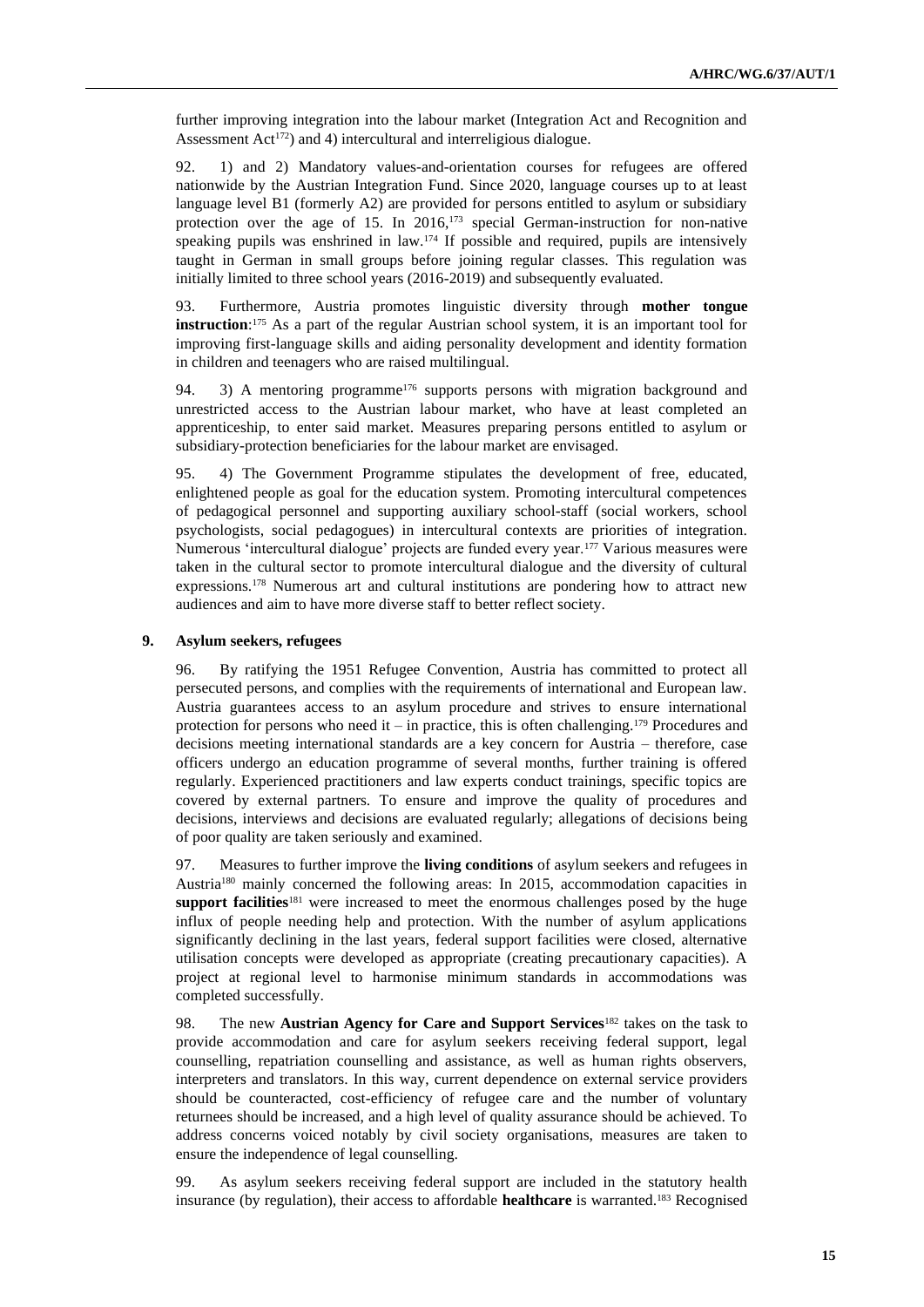refugees also have health insurance under the statutory scheme, based on gainful employment or when receiving social aid. In the **education sector**, <sup>184</sup> *Mobile interkulturelle Teams*, a project aimed at integrating refugee children into schools, providing aid to schools and teachers and counselling and assistance to families, preventing exclusion and (ethnic) conflicts, offering adequate (German-language) support for refugee children in schools and aiding and/or supplementing school support systems, ran from April 2016 to June 2019.

100. The Government Programme provides for an **improvement in protection and legal status of unaccompanied minors (UAMs),** in particular the **faster provision of custody**. <sup>185</sup> A special group setting enables 24-hour-assistance for UAMs; specific psychological and/or psychosocial care and counselling are ensured at the earliest stage; culture-sensitive measures to prevent violence and/or de-escalate conflicts, and preintegration measures are paramount. UAMs under 14 are assigned a so-called 'remunerated parent'<sup>186</sup> who supports them in everyday life. As a general rule, UAMs are accommodated separately from adults in special federal support facilities.

#### **10. National minorities**

101. Austria is committed to its six autochthonous national minorities (the Croatian, Slovenian, Hungarian, Czech, Slovak and the Roma minorities) as a key component of Austrian identity and to its obligations under international and constitutional law to ensure the continued existence of national minorities and to preserve their **languages and cultures**. <sup>187</sup> The Government Programme provides for numerous measures for continuous improvement, as requested by representatives of national minorities for decades. In October 2020, the Federal Government decided on a proposal to parliament to double financial support for national minorities.

102. Minorities-School Acts apply to the **Slovenian minority in Carinthia**, and to the Croatian, Hungarian and Roma minorities in Burgenland, thus ensuring bilingual education for national minorities in the autochthonous settlement areas.<sup>188</sup> Recently, numerous initiatives were started to improve the quality and appeal of bilingual education (e.g. statutory commitments to offer additional courses for teachers of Slovenian, Croatian and Hungarian).

103. Within the scope of the Minority-School Act for Carinthia, the number of primary schools and/or school branches has risen slightly since 2016/2017. Due to demographic developments, a new location strategy for compulsory schools (larger education-centres) is implemented in Carinthia, with due attention to bilingual-education offers in the entire area. In smaller municipalities, primary schools subject to the Minority-School Act may continue to exist with a minimum of seven students (instead of the usual minimum number of 10).<sup>189</sup> Since 2015, measures to promote the minority language in bilingual schools are provided for.<sup>190</sup>

104. Outside the scope of the Minorities-School Acts, school-based and extracurricular offers in minority languages are also available. The 2017 Education Reform Act gave schools even more options to organise education autonomously. Pursuant to Section 8 SchOG,<sup>191</sup> each school can determine the minimum number of registrations required for offering an alternative required subject, and/or elective subject or optional course.

105. Austria supports measures for the protection of the Slovenian minority in Styria, such as Slovenian language classes in conformity with Austria's international legal obligations.<sup>192</sup> Schools are recording increasing numbers of registrations for Slovenian. Educational opportunities for the Slovenian minority in Styria were increased in recent years.

106. Austria actively promotes the inclusion of **Roma**, particularly as regards equality, participation and combating antigypsyism. Since 2015, the National Strategy for the Integration of Roma (until 2020) has been updated in close cooperation with Roma civil society, focussing on education and labour market; combating antigypsyism; strengthening Roma women and girls; strengthening Roma civil society; empowering Roma teenagers. An evaluation of the strategy is planned, with its results to be incorporated into the strategy's renewal.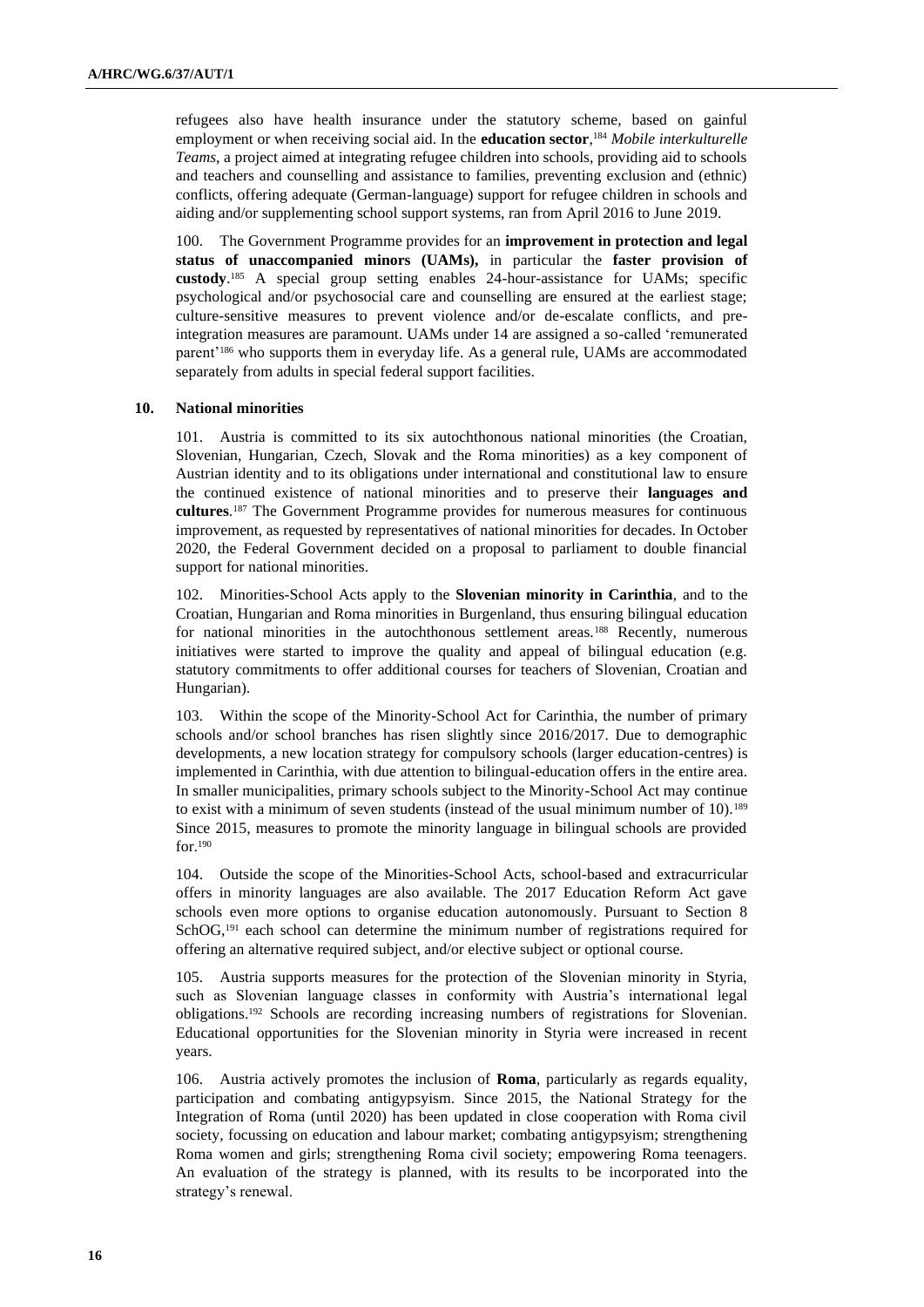# **D. Special issues**

# **1. Combating human trafficking**

107. The Task Force on Combating Human Trafficking set up in 2004 is in charge of elaborating and implementing National Action Plans on Combating Human Trafficking (NAPs HT). NAP HT V (2018-2020), which takes into account recommendations of international monitoring processes and the implementation report of NAP HT IV, continues to apply a comprehensive approach (national and international coordination and cooperation, prevention, victim protection, criminal prosecution and evaluation). Currently, NAP HT VI (2021-2023) is being prepared.

108. The infrastructure for victims of human trafficking has been expanded. State-funded victim-protection facilities provide care in several shelters and provide psychosocial guidance and support during proceedings.<sup>193</sup> Regular information on project-funding and help with submitting project proposals serve **to further ensure victim-oriented programmes against human trafficking.**<sup>194</sup>

109. NAP HT V (2018-2020) provides for obligatory and optional **training and awareness-raising measures**,<sup>195</sup> in particular for police officers, border guards, judiciary and consular personnel, case-handlers at the Federal Office for Immigration and Asylum, military personnel, financial-police officers and labour inspectors. Most trainings are provided in cooperation with NGOs, using a multi-stakeholder approach. In order to develop a nationwide system for recognising and supporting victims of **child trafficking**<sup>196</sup> and to ensure full assistance,<sup>197</sup> a National Referral Mechanism and guidance for identifying and dealing with potential victims of child trafficking have been introduced.<sup>198, 199</sup>Currently, a concept for a nationwide shelter (supra-regional reception- and support-centre) for victims of child trafficking is elaborated.

110. **Access to effective legal aid and psychological support for victims of child trafficking:**<sup>200</sup> Victims of human trafficking are entitled to psychosocial and legal support during proceedings (including translation, if necessary). Since 2016, victims' special need for protection must be assessed and determined as fast as possible  $201$  – minors are always deemed to have such special need and enjoy further rights (including being accompanied by a person of trust; being interviewed in a considerate manner and, if possible, interpretation and interview by a person of the same gender; proceedings closed to the public). If necessary, public prosecution and criminal court must suggest appointing a guardian for minor victims if a legal representative cannot sufficiently safeguard the victim's interests.

111. **More effective investigation and criminal prosecution:**<sup>202</sup> In 2016, a new criminal-law provision against the violation of sexual self-determination entered into force; among others, clients of sexual services may be punishable if the sexual act is carried out against the victim's will or by exploiting a predicament or after intimidation.

112. Forced marriage and transferring the victim to a foreign country for forced marriage were highlighted as criminal offences.<sup>203</sup> Since 2016, police investigations and informationcollection concerning exploitative begging have been based on the 'Concept and guidelines on combating organised and exploitative begging'.<sup>204</sup> In an internal instruction to judicial authorities (2017), the principle of non-punishment for victims of human trafficking is explained. In 2018, data-preservation ('quick-freeze')<sup>205</sup> was introduced for more effective prosecution: In case of initial grounds for suspicion of certain criminal acts, public prosecution may oblige telecommunication-operators to store data of specific clients; existing investigation measures were enhanced and/or specified.

113. Victims are entitled to demand that compensation claims are paid from assets collected by the state; possibilities to confiscate perpetrators' assets have been improved (legal changes;<sup>206</sup> special units for securing, confiscating and seizing proceeds of crime established in all major public prosecution offices since 2017), in order to use them for the **compensation of victims of human trafficking**. Compensation for victims of human trafficking are currently rather low in individual cases – possibilities for improvements are discussed.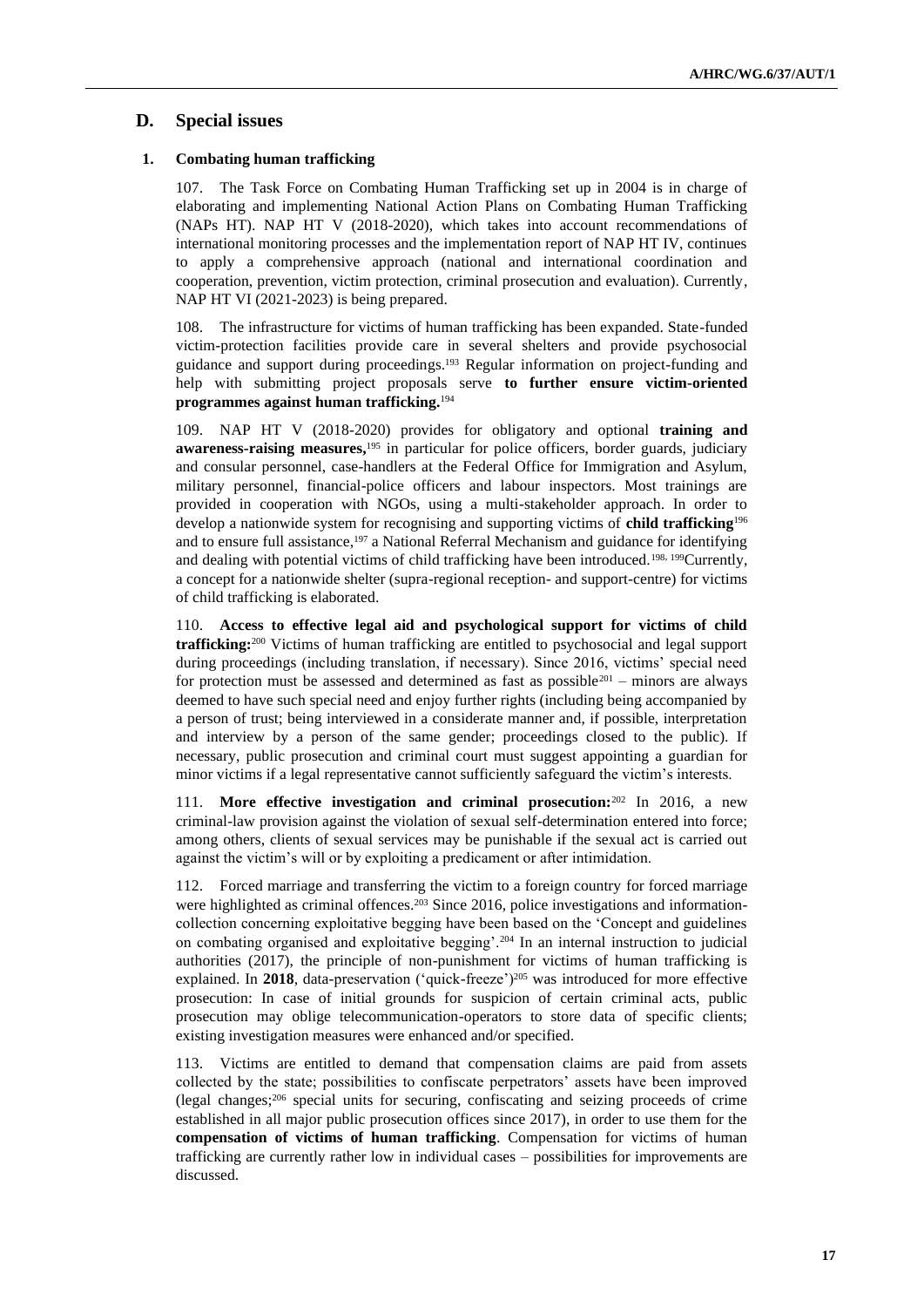#### **2. Combating terrorism and violent extremism**

114. For Austria, respecting and protecting human rights is fundamental also in combating terrorism. Interfering measures are checked for necessity and proportionality and only imposed on a legal basis.

115. New legislation regulating the BVT's work<sup>207</sup> had been subject to broad parliamentary debate and has been reviewed by the VfGH for constitutionality.<sup>208</sup> The VfGH did not share the concerns expressed, holding that the examined provisions are sufficiently determined, not disproportionate and objectively justified.<sup>209</sup>

116. Austria has made terrorist financing punishable;<sup>210</sup> due-diligence and reporting obligations of credit- and financial-institutions as well as certain actors in the non-financial sector were stipulated to prevent terrorist financing.

117. Combating the causes of terrorism is of great importance – **in the fight against violent extremism** of every kind, notably the following measures have been introduced.

118. In 2017, a nationwide network to prevent violent extremism and promote deradicalisation measures in Austria was created – its main objective is to improve communication and cooperation between all relevant stakeholders. A focus in police training is on 'Early warning signals for violent extremism'; police officers involved in crime prevention targeting youths provide thematic workshops; law-enforcement maintains constant contact with local youth centres, project-related cooperation has been established; authorities work closely with unemployment agencies and integration organisations, in order to address potential for radicalisation due to lacking life-perspectives. The 'Extremism information centre', a civil-society actor in preventing violent extremism, is a close partner of state authorities. Also, families of radicalised persons are supported – especially by the state-funded 'Counselling centre for extremism' together with some 400 family-information points and youth centres nationwide.

# **III. Current challenges**

119. NAPs and strategies play a central role for **improving the implementation of all rights protected under international conventions:**<sup>211</sup> The focus of Austria's human rights work in the next years is on the implementation of existing **thematic NAPs,** which may need updating, e.g. the NAP Disability, the NAP Human Trafficking, the NAP Implementation of Resolution 1325, the NAP Integration, the NAP Combating Violence against Women and, in particular, on the development – as stipulated in the Government Programme – of a **comprehensive strategy** to prevent and combat all forms of antisemitism and of a comprehensive strategy to prevent and combat all forms of racism, xenophobia, radicalisation and violent extremism, of an action plan against right-wing extremism and against religiously motivated political extremism (political Islam) as well as of a NAP Racism and Discrimination. **Work on a national human rights action plan (NAP Human Rights)**, which – despite extensive preparations – remained unfinished during the legislation period 2013-2017, is another focus. The Government Programme again envisages such a NAP Human Rights, including an action plan for human-rights education.<sup>212</sup> A NAP Human Rights could, in particular, identify further possibilities for human rights improvements and contribute to more effectively combining the diverse human rights-related implementation (and reporting) processes.

120. **Implementing human rights** is a systemic, permanent challenge both on federal and **on local and regional level**. In this context, the Human Rights Cities Graz, Salzburg and Vienna are important actors; the International Centre for the Promotion of Human Rights at the Local and Regional Levels established in Graz (2020) will also focus on this topic.

121. Furthermore, **dealing with the COVID-19 pandemic poses challenges for fully ensuring human rights.** The impact of the state's pandemic-containment measures on the realization of human rights should be monitored constantly, in order to timely identify relevant risks and to counteract accordingly, in particular with regard to vulnerable groups. Since late February 2020, numerous laws and regulations have been passed to address the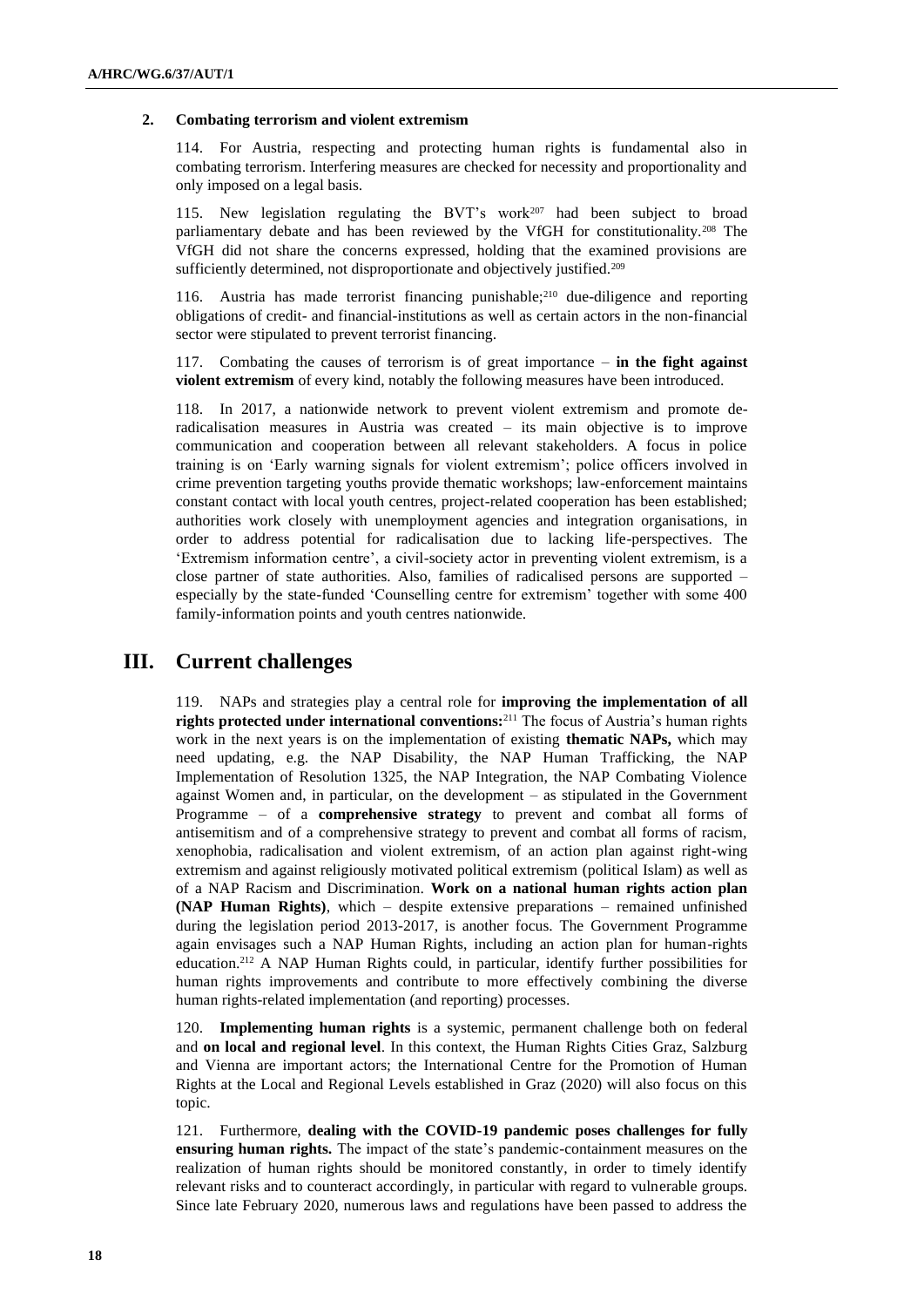pandemic and its social and economic consequences. The legislative processes foreseen for by (constitutional) law were complied with; however, given the high time pressure, some of the usual general consultation procedures had to be omitted. The measures adopted are also subject to review by (the supreme) courts: Any interferences with constitutional rights must not only be lawful, but also proportionate and non-discriminatory.<sup>213</sup> Already in July 2020, the VfGH issued the first landmark decisions regarding the COVID-19 legislation and regulations.

122. The Federal Government is devoting particular attention to expected long-term consequences of the restrictions imposed to combat the COVID-19 pandemic – which bring challenges notably regarding **social rights:** e.g. the danger of rising unemployment and higher risk of poverty caused by economic problems, as well as the negative impact of home-schooling on equal access to education for all and on equal opportunities for children in general. The ECHR and the EU-Charter of Fundamental Rights, which includes social rights, as well as related ECtHR- and ECJ case-law provide extensive guidelines in this context.

123. Besides these urgent tasks concerning the COVID-19 pandemic, other important challenges also have to be addressed; these include inter alia:

- Guaranteeing all human rights in connection with **applications of artificial intelligence (AI):** Intensive work is currently underway on the national AI strategy, which will also address fundamental ethical principles. Austria will establish a nationwide legal framework and standards for developing and using AI systems, taking into account international regulatory standards – especially existing obligations under human rights and IHL – and implementing the European Ethics Guidelines for trustworthy AI;
- **Protecting personal data**, ensuring effective enforcement possibilities, and verifying compliance by the Data Protection Authority;
- Ensuring equal (opportunities for) access to **quality education** for all children and youths in Austria.

## *Notes*

- <sup>1</sup> This report was prepared by the Federal Ministry for European and International Affairs (BMEIA) based on contributions from the respective responsible departments, relying on close inter-ministerial coordination and involving the human rights coordinators of the Federal Ministries and the regions. A draft report was published on the BMEIA's website in June 2020, and transmitted to a wide range of civil-society organisations with a request for written comments – where possible, the comments received were taken into account in the final report, contributing to its improvement.
- <sup>2</sup> Information contained in Austria's 1st and 2nd National Report regarding the normative and institutional framework for the protection of human rights in Austria, which is based on constitutional and ordinary legislation, continue to apply.
- <sup>3</sup> Civil, criminal and administrative courts, as well as the supreme courts (Supreme Court, Administrative Court, Constitutional Court).
- 4 cf. recommendation 139.1.
- 5 cf. recommendations 141.7, 141.8, 141.10, 141.11.
- 6 cf. recommendations 141.13, 141.14, 141.15, 141.16., 141.17.
- <sup>7</sup> Hereafter: Government Programme.
- 8 cf. recommendations 139.130, 139.131, 139.132, 139.133.
- <sup>9</sup> cf. recommendation 139.135.
- <sup>10</sup> cf. recommendation 139.134.
- <sup>11</sup> cf. recommendation 139.21.
- <sup>12</sup> cf. recommendations 139.59, 139.60, 139.61, 139.62., 139.65.
- <sup>13</sup> cf. recommendations 139.7, 139.8, 139.9. 139.10, 139.11, 141.27.
- <sup>14</sup> cf. recommendation 139.2.
- <sup>15</sup> *'Political education significantly contributes to the survival and continued development of democracy and human rights; (...) it is based on democratic principles and on basic values such as peace, freedom, equality, justice and solidarity; overcoming prejudice, stereotypes, racism, xenophobia and antisemitism as well as sexism and homophobia must be a particularly important goal in this context.'*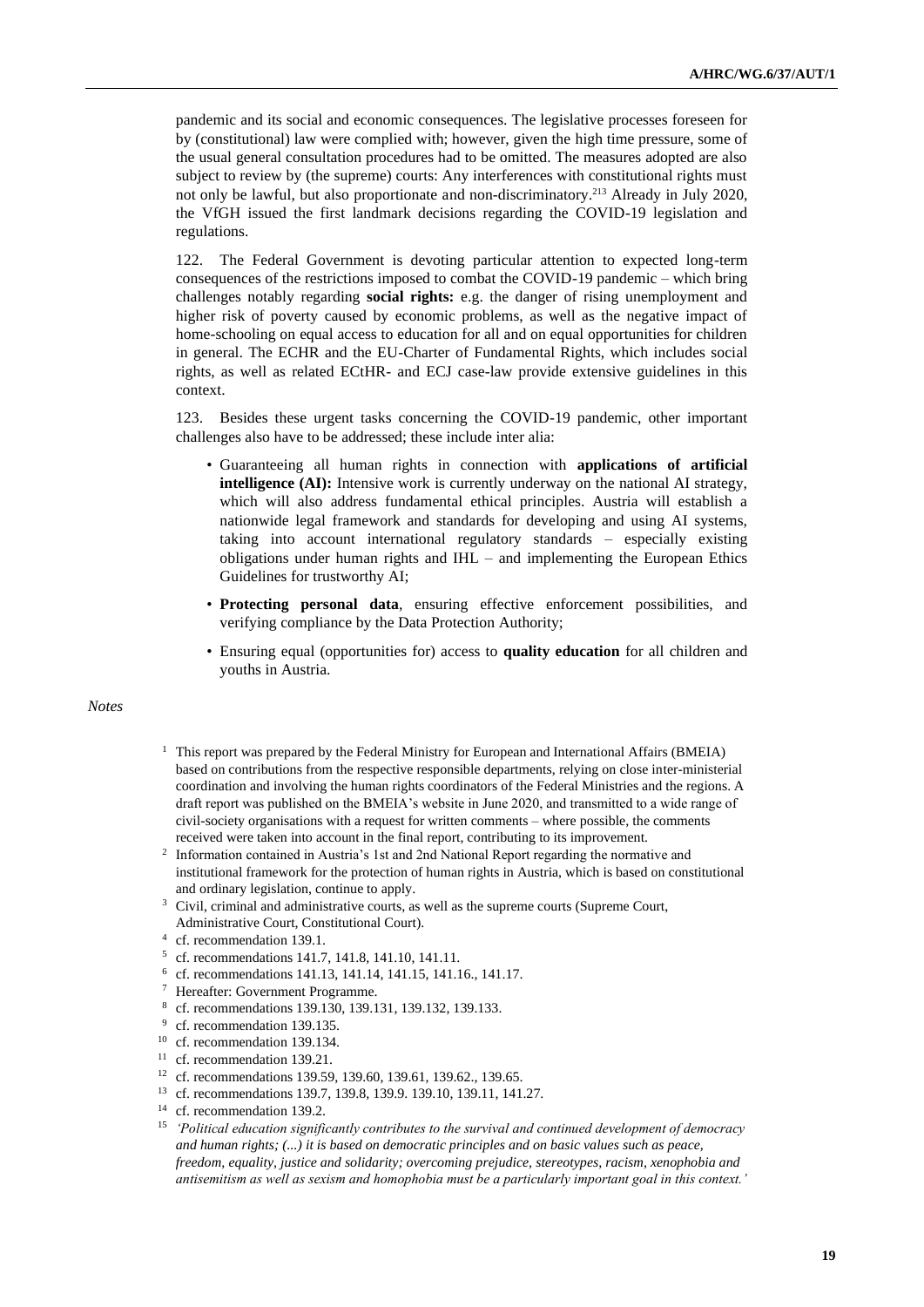- <sup>16</sup> cf. recommendations 139.113, 141.29.
- <sup>17</sup> cf. recommendations 139.46, 139.48, 139.59, 139.60, 139.61, 139.62, 139.63, 139.64, 139.66, 139.119.
- <sup>18</sup> cf. recommendations 139.22, 139.82, 139.46, 139.66, 139.119.
- <sup>19</sup> cf. recommendations 139.22, 139.82, 139.46, 139.66, 139.119, 139.100, 139.84.
- <sup>20</sup> (Texts available in German only).
- <sup>21</sup> cf. recommendation 139.100.
- <sup>22</sup> cf. recommendations 139.104, 139.106.
- <sup>23</sup> cf. recommendations 139.101, 139.103, 141.50.
- <sup>24</sup> Pursuant to Section 8(1) in conjunction with Section 8a(2) Public Prosecutor's Act (*Staatsanwaltschaftsgesetz*).
- <sup>25</sup> Ministry of Interior.
- <sup>26</sup> For the judiciary: internal instruction BMVRDJ-S880.014/0013-IV/2018. For the police sector: internal instruction BMI-OA1305/0147-II/1/c/2019.
- <sup>27</sup> cf. recommendation 141.71.
- <sup>28</sup> Department II/1/c main reporting point for allegations of ill-treatment; recording, categorisation and assessment of allegations of ill-treatment or of allegations of excessive use of coercive measures, or of violations of Article 3 ECHR; main reporting point for ill-treatment and the use of coercive measures, including recording, categorization and assessment.
- <sup>29</sup> Internal instruction BMI-OA1305/0001-II/1/c/2016.
- <sup>30</sup> As at 30/03/2020, the internal instructions which had been revised regarding the use of coercive measures (2020-0.011.361) and the handling of allegations of ill-treatment (2020-0.011.317) were reannounced. In this context, some clarifications with regard to responsibilities and quality of evaluation reports as well as a reporting form were introduced on the basis of previous experience.
- <sup>31</sup> cf. recommendation 141.70.
- <sup>32</sup> cf. recommendations 139.40, 139.41, 139.42, 139.45, 139.47, 139.50.
- <sup>33</sup> For instance, the regional parliament of Lower Austria passed a new, extensive anti-discrimination act in 2017, the 2017 Lower Austrian Anti-discrimination Act (*NÖ Antidiskriminierungsgesetz 2017)*, RLG No 24/2017. In doing so, Lower Austria has caught up with other regions and now discrimination on all grounds (gender, ethnic background, age, religion or belief, disability and sexual orientation) is prohibited in all areas within Lower Austria's competence.
- <sup>34</sup> cf. recommendations 139.43, 139.80.
- <sup>35</sup> [https://www.bundeskanzleramt.gv.at/agenda/frauen-und-gleichstellung/gleichbehandlung/ngo](https://www.bundeskanzleramt.gv.at/agenda/frauen-und-gleichstellung/gleichbehandlung/ngo-dialoge-im-anti-diskriminierungsbereich.html)[dialoge-im-anti-diskriminierungsbereich.html](https://www.bundeskanzleramt.gv.at/agenda/frauen-und-gleichstellung/gleichbehandlung/ngo-dialoge-im-anti-diskriminierungsbereich.html) (Text available in German only).
- <sup>36</sup> cf. recommendations 139.67, 139.70, 139.71, 139.72, 139.73, 139.74, 139.56, 139.105, 139.76, 141.49, 139.73, 139.76, 141.49.
- <sup>37</sup> FLG I No 154/2015.
- <sup>38</sup> cf. recommendations 139.49, 139.52.
- <sup>39</sup> *Dialog statt Hass* (Dialogue instead of Hate).
- <sup>40</sup> Neustart, [https://www.neustart.at/at/en.](https://www.neustart.at/at/en)
- <sup>41</sup> cf. recommendations 139.56, 139.105, 139.76, 141.49.
- <sup>42</sup> Amendment of Section 4(3) of the Public Prosecutor's Act-Implementing Regulation (*Staatsanwaltschaftsgesetz-Durchführungsverordnung*).
- <sup>43</sup> Ministry of Justice.
- <sup>44</sup> Draft legislation on Combating Hate on the Internet.
- <sup>45</sup> cf. recommendations 139.55, 139.79, 139.102.
- <sup>46</sup> Federal Office for the Protection of the Constitution and Counterterrorism.
- <sup>47</sup> Statistics 2017–2019

| Motive                                             | 2017         | 2018        | 2019        |
|----------------------------------------------------|--------------|-------------|-------------|
| Infringement of Prohibition Act<br>(Verbotsgesetz) | 660 (62.1%)  | 732 (68.1%) | 797 (83.6%) |
| Xenophobia/racism                                  | 227 (21.3%)  | 236 (22.0%) | 89 (9.3%)   |
| Antisemitism                                       | 39 (3.7%)    | 49 (4.6%)   | $30(3.1\%)$ |
| Islamophobia                                       | $36(3.4\%)$  | $22(2.0\%)$ | $6(0.6\%)$  |
| Non-specific                                       | $101(9.5\%)$ | 36 (3.3%)   | 32 (3.4%)   |

<sup>48</sup> Statistics regarding Section 283 Criminal Code (Hate Speech) 2015 – March 2020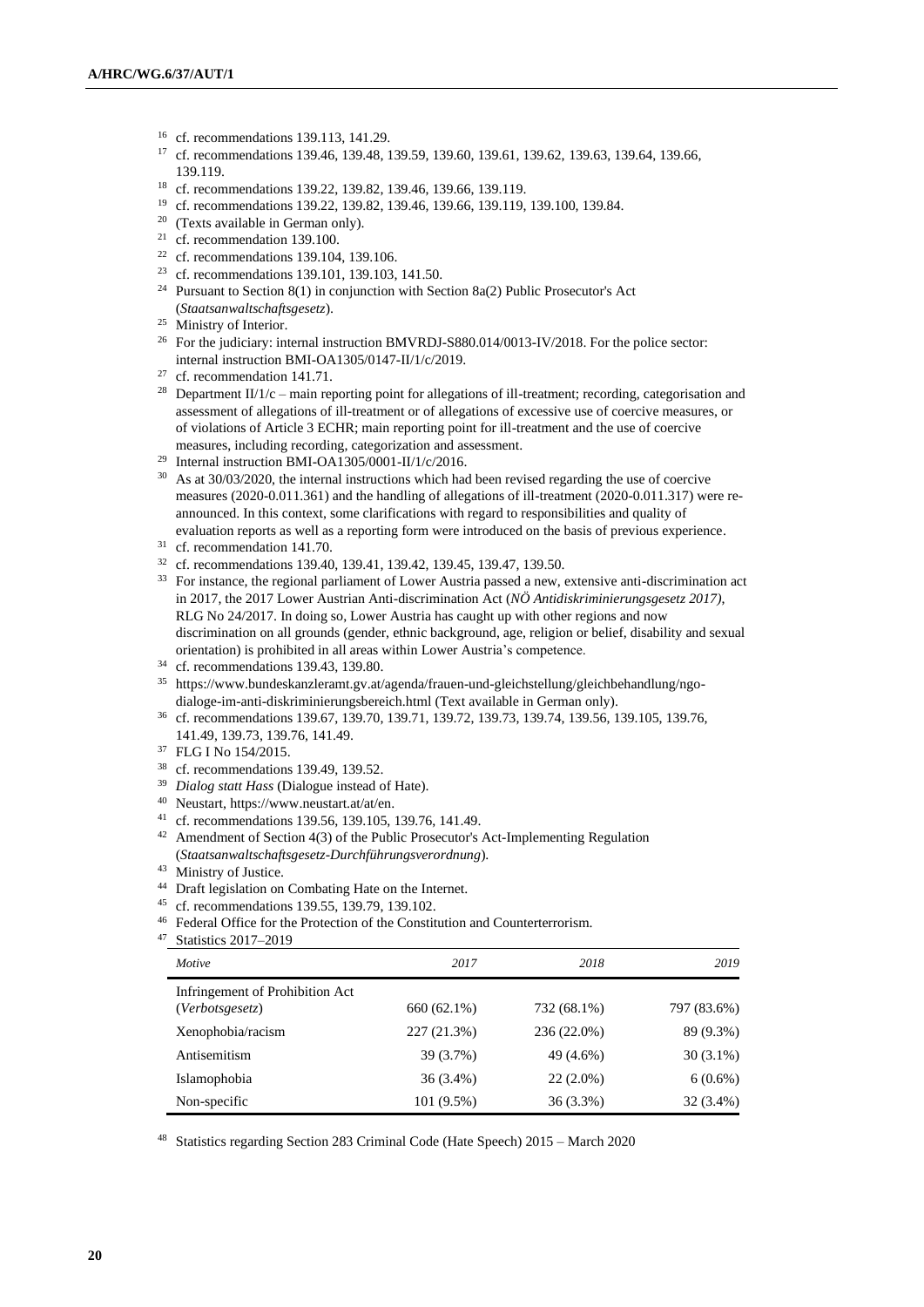|                                                                                                                                                    |      |      |      |       |      | 2020         |
|----------------------------------------------------------------------------------------------------------------------------------------------------|------|------|------|-------|------|--------------|
| Nationwide                                                                                                                                         | 2015 | 2016 | 2017 | 2018  | 2019 | $(1/1-31/3)$ |
| Number                                                                                                                                             | 516  | 679  | 892  | 1,003 | 465  | 97           |
| Indictments                                                                                                                                        | 80   | 114  | 187  | 154   | 99   | 18           |
| Diversional measures<br>offered (including court)                                                                                                  | 19   | 25   | 76   | 115   | 74   | 15           |
| Convictions                                                                                                                                        | 49   | 52   | 108  | 72    | 43   | 8            |
| Acquittals                                                                                                                                         | 9    | 23   | 27   | 32    | 6    | 2            |
| Proceedings<br>discontinued                                                                                                                        | 254  | 233  | 197  | 245   | 229  | 28           |
| Non-initiation of<br>investigations for lack<br>of initial suspicion<br>(Section 35c Public<br>Prosecutor's Act<br><i>(Staatsanwaltschaftsges)</i> |      |      |      |       |      |              |
| etz)                                                                                                                                               | 89   | 153  | 141  | 215   | 140  | 32           |

<sup>49</sup> cf. recommendations 139.68, 139.73, 139.76. 139.77, 139.78, 141.49.

- <sup>50</sup> *Meldestelle NS-Wiederbetätigung* (reporting point re-engagement in national-socialist activities) for reporting neo-Nazi, racist or antisemitic content on the internet or in messenger groups; *Meldestelle extremistische und radikale Videos* (reporting point for radical Islamist videos of terror organisations or extremists); *Stopline*, the reporting point against child pornography and national socialism on the internet; documentation of racism by ZARA (reporting racist incidents such as vituperations and insults or discrimination in the field of work or housing, in restaurants and shops, during contact with authorities, private persons, in the public sphere and also by the media).
- <sup>51</sup> [http://zara.or.at](http://zara.or.at/) (Texts available in German only).
- <sup>52</sup> #GegenHassimNetz (#againsthateontheinternet).
- <sup>53</sup> [http://www.nohatespeech.at](http://www.nohatespeech.at/) (Texts available in German only).
- <sup>54</sup> [www.onlinesicherheit.gv.at](http://www.onlinesicherheit.gv.at/) (Texts available in German only).
- <sup>55</sup> <https://www.onlinesicherheit.gv.at/service/news/366256.html> (Texts available in German only).
- <sup>56</sup> Section 107c CC.
- <sup>57</sup> According to that legal provision, any person who defames another in a way that can be perceived by a larger group of people (i.e. 10 or more people) (para. 1(1)), or makes facts or visual material of the personal sphere of another available to a larger number of people without the consent of the other person (para. 1(2)) is guilty of an offence. This must be done by means of a telecommunication and continuously over a longer period of time and in a manner that can cause unreasonable interference with the lifestyle of the victim.
- <sup>58</sup> Section 382g Enforcement Code (*Exekutionsordnung*) in the version of the 2019 Protection Against Violence Act (*Gewaltschutzgesetz 2019*).
- <sup>59</sup> cf. Press Funding Act (Presseförderungsgesetz).
- <sup>60</sup> cf. recommendations 139.44, 139.69, 139.75, 141.47.
- <sup>61</sup> In 2018, the ECtHR confirmed the Austrian court decisions and considered the restriction of the right to freedom of expression in conformity with human rights: [ECtHR judgement of 25/10/2018,](https://www.humanrights.ch/cms/upload/pdf/2018/181211_CASE_OF_E.S._v._AUSTRIA.pdf) *E.S. v. Austria,* no. 38450/12.
- <sup>62</sup> cf. recommendation 139.58.
- <sup>63</sup> cf. recommendations 139.51, 139.53, 139.57.
- <sup>64</sup> TOGETHER:AUSTRIA.
- <sup>65</sup> cf. recommendations 139.54, 139.81. Integration measures on local level are described on the website of The Austrian Association of Cities and Towns (Der Österreichische Städtebund), e.g. integration concepts of various Austrian cities/towns, partially with further references: [https://www.staedtebund.gv.at/themen/integration-und-migration/integrationskonzepte-leitbilder](https://www.staedtebund.gv.at/themen/integration-und-migration/integrationskonzepte-leitbilder-leitlinien/)[leitlinien/](https://www.staedtebund.gv.at/themen/integration-und-migration/integrationskonzepte-leitbilder-leitlinien/) (Text available in German only).
- <sup>66</sup> e.g. the Biber academy (training for young journalists with an international background) or the JournalistInnenpreis Integration (a prize for journalists who contribute to an objective discourse regarding integration).
- <sup>67</sup> cf. recommendation 139.6.
- <sup>68</sup> Federal Constitutional Act on the Rights of Children, FLG No 2011/4.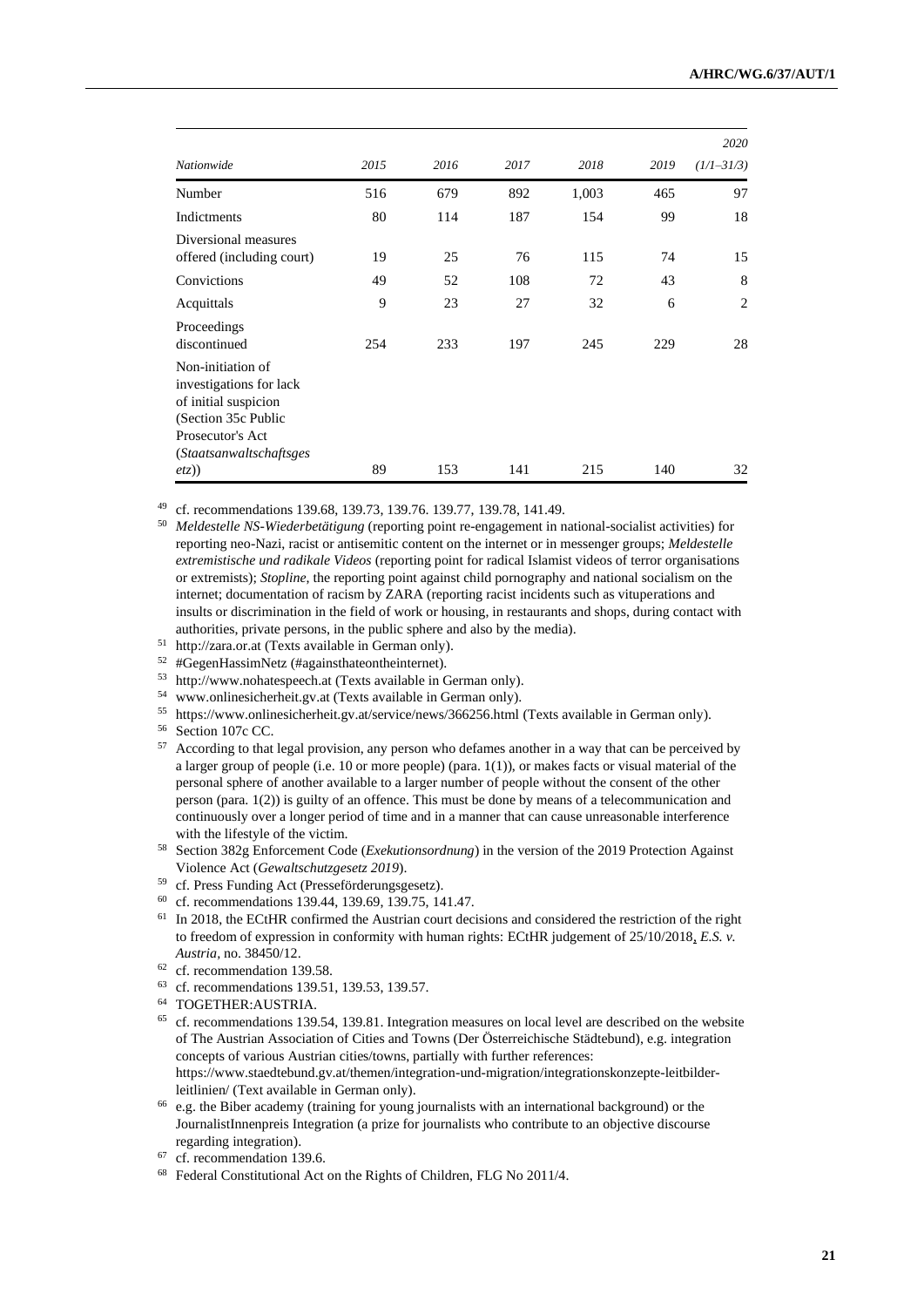- <sup>69</sup> cf. recommendation 139.4.
- <sup>70</sup> Section 3(2)(1) Regulation on assessing effects of proposed legislation on children and youths (*WFA-Kinder-und-Jugend-Verordnung*, WFA-KJV), FLG II No 495/2012.
- <sup>71</sup> *AusBildung bis 18'.*
- <sup>72</sup> cf. recommendations 139.85, 139.88, 139.92, 139.93.
- <sup>73</sup> FLG I No 105/2019.
- <sup>74</sup> *GefährderInnen.*
- <sup>75</sup> This has to be applied also to old cases unless they became time-barred by 1 January 2020. For further improvements by the 2019 Protection Against Violence Act see C.3.
- <sup>76</sup> cf. recommendations 139.6, 139.99.
- <sup>77</sup> cf. recommendation 139.107.
- <sup>78</sup> *Jugendgerichtsgesetz-Änderungsgesetz 2015*, FLG I No 154/2015.
- <sup>79</sup> cf. recommendations 139.6, 139.107.
- <sup>80</sup> Occupancy rate of prisons second quarter 2019: 98.88%; second quarter 2020: 88.34%.
- <sup>81</sup> Further improvements consist in a relaxed-regime of detention and living-groups concepts, employment of social pedagogues, extended leisure time, efforts to integrate foreign youths via videointerpretation, expansion of training, education, employment and coaching offers.
- <sup>82</sup> cf. recommendation 139.108.
- <sup>83</sup> Section 76(1) Aliens Police Act (*Fremdenpolizeigesetz*).
- <sup>84</sup> By passing the Aliens Legislation Amending Act (*Fremdenrechtsänderungsgesetz)* FLG I No 70/2015, the age limit was raised from 16 to 18 years.
- <sup>85</sup> Section 77(3) Aliens Police Act.
- <sup>86</sup> 2019 Act Adjusting Penal Provisions to EU Law (*Strafrechtliches EU-Anpassungsgesetz 2019*), FLG I 20/2020; entered into force 01/06/2020.
- <sup>87</sup> cf. recommendation 139.5.
- <sup>88</sup> FLG I No 136/2013.
- <sup>89</sup> Section 7(1) Nationality Act (*Staatsbürgerschaftsgesetz): 'Children acquire Austrian nationality at birth if at this time (1) the mother pursuant to Section 143 Civil Code, collection of judicial acts (JGS) 946/1811 is an Austrian citizen; (2) the father pursuant to Section 144(1)(1) Civil Code is an Austrian citizen; (3) the father is an Austrian citizen and acknowledged his paternity pursuant to Section 144(1)(2) Civil Code or (4) the father is an Austrian citizen and his paternity pursuant to Section 144(1)(3) Civil Code was determined by court. Acknowledgments of paternity pursuant to (3) or determinations of paternity by court pursuant to (4), which took place within eight weeks after the child's birth, shall for the purposes of (3) and (4) have effect as from the time of the child's birth.'*
- <sup>90</sup> cf. recommendations 139.31, 139.38.
- <sup>91</sup> Share of political districts with at least one funded counselling centre for women.
- 92 cf. recommendations 139.24, 139.25, 139.26, 139.27, 139.28, 139.29, 139.30, 139.31, 139.32, 139.33, 139.34, 139.35, 139.36, 139.37, 139.38, 141.37.
- $^{93}$ [https://www.statistik.at/web\\_de/statistiken/menschen\\_und\\_gesellschaft/soziales/gender](https://www.statistik.at/web_de/statistiken/menschen_und_gesellschaft/soziales/gender-statistik/einkommen/index.html)[statistik/einkommen/index.html](https://www.statistik.at/web_de/statistiken/menschen_und_gesellschaft/soziales/gender-statistik/einkommen/index.html) (Texts available in German only).
- <sup>94</sup> Since 1 January 2020, employees of companies with more than five staff members are legally entitled to carer's leave or part-time work to care for close relatives; the initial duration of two weeks can be extended.
- <sup>95</sup> cf. recommendations 139.25, 141.37.
- <sup>96</sup> This project initiated by abz\*austria and the AMS was honoured with the UN Public Service Award: [https://www.abzaustria.at/veranstaltungen/winner-of-the-united-nations-public-service-award-2019](https://www.abzaustria.at/veranstaltungen/winner-of-the-united-nations-public-service-award-2019-kompetenzcheck-frauen) [kompetenzcheck-frauen](https://www.abzaustria.at/veranstaltungen/winner-of-the-united-nations-public-service-award-2019-kompetenzcheck-frauen) (Text available in German only).
- <sup>97</sup> See

<https://www.bundeskanzleramt.gv.at/agenda/integration/projektfoerderung/foerderschwerpunkte.html> (Texts available in German only).

- <sup>98</sup> For preparing and evaluating income reports. For details see:<http://www.fairer-lohn.gv.at/toolbox/> (Texts available in German only).
- <sup>99</sup> cf. recommendation 139.110.
- <sup>100</sup> Transparent Pension Future (Transparente Pensionszukunft), [www.trapez-frauen](https://www.trapez-frauen-pensionen.at/english.html)[pensionen.at/english.html.](https://www.trapez-frauen-pensionen.at/english.html)
- <sup>101</sup> Unterrichtsprinzip Reflexive Geschlechterpädagogik und Gleichstellung.
- <sup>102</sup> [https://www.bmbwf.gv.at/Themen/schule/schulrecht/rs/2018\\_21.html](https://www.bmbwf.gv.at/Themen/schule/schulrecht/rs/2018_21.html) (Texts available in German only).
- <sup>103</sup> In the Act on the Organisation of University Colleges of Teacher Education (Hochschulgesetz 2005), hereafter: Teacher Education Act.
- <sup>104</sup> At the University of Education in Salzburg.
- <sup>105</sup> https://www.imst.ac.at/ (Texts available in German only).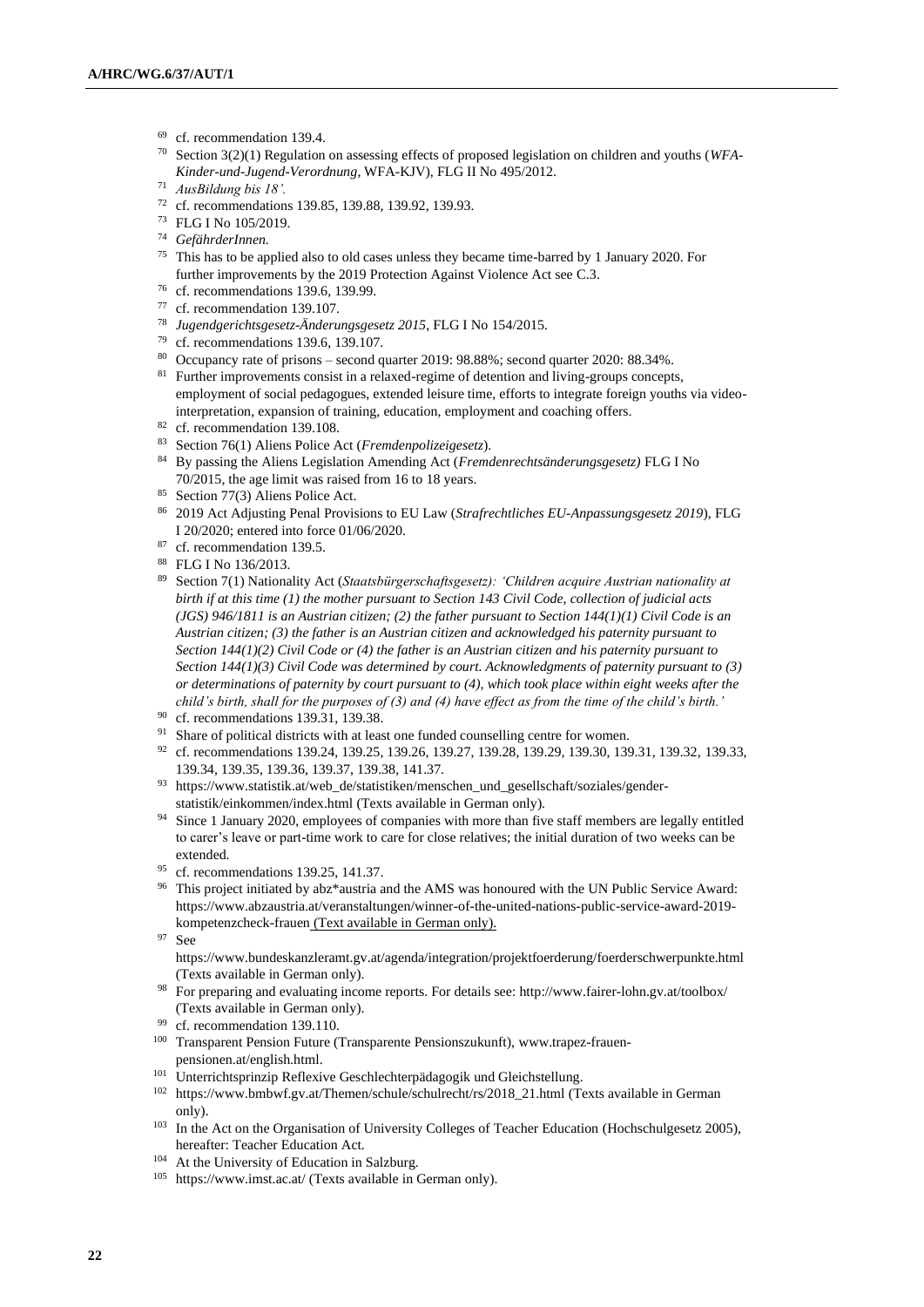- <sup>106</sup> Science, Technology, Engineering, Mathematics.
- <sup>107</sup> Meine-Technik.at (Texts available in German only).
- <sup>108</sup> e.g. in the book *'Mein Berufe ABC'*. (My ABC of Professions).
- <sup>109</sup> cf. recommendations 139.27, 139.39.
- <sup>110</sup> The share of females in all Federal Civil Service areas was 42.5% in 2019. Among the different professional groups, the shares of women vary (all data from 2019): administrative service 53.0%, law enforcement 18.5%, judges and public prosecutors 54.4%, teachers 60.1% and military service 3.2%. The percentage of females in leadership positions amounted to 36.2% (2019).
- <sup>111</sup> cf. recommendations 139.27, 139.39.
- <sup>112</sup> cf. recommendations 139.29, 139.32, 139.38.
- <sup>113</sup> 1985 Parliamentary Groups Funding Act (*Klubfinanzierungsgesetz 1985*).
- <sup>114</sup> cf. recommendations 139.19, 139.85, 139.86, 139.87, 139.89, 139.91, 139.92, 139.93, 139.14.
- <sup>115</sup> cf. recommendations 139.91, 139.92.
- <sup>116</sup> cf. recommendations 139.86, 139.87, 139.89.
- <sup>117</sup> cf. recommendation 139.14. Implementation report available at: [https://www.frauen-familien](https://www.frauen-familien-jugend.bka.gv.at/dam/jcr:eaad6b5f-902f-484c-903b-a59ab6792b22/NAP_2014-2016_Umsetzungsbericht_M%C3%A4rz_2018.pdf)[jugend.bka.gv.at/dam/jcr:eaad6b5f-902f-484c-903b-a59ab6792b22/NAP\\_2014-](https://www.frauen-familien-jugend.bka.gv.at/dam/jcr:eaad6b5f-902f-484c-903b-a59ab6792b22/NAP_2014-2016_Umsetzungsbericht_M%C3%A4rz_2018.pdf) [2016\\_Umsetzungsbericht\\_M%C3%A4rz\\_2018.pdf](https://www.frauen-familien-jugend.bka.gv.at/dam/jcr:eaad6b5f-902f-484c-903b-a59ab6792b22/NAP_2014-2016_Umsetzungsbericht_M%C3%A4rz_2018.pdf) (Texts available in German only).
- <sup>118</sup> cf. recommendations 139.91, 139.92.
- <sup>119</sup> Section 205a CC.
- <sup>120</sup> Section 218(1a) CC.
- <sup>121</sup> 2015 Criminal Law Amendment Act (*Strafrechtsänderungsgesetz 2015*).
- <sup>122</sup> cf. recommendation 139.86.
- <sup>123</sup> e.g. women with physical or learning disabilities, or with a migration background with unsettled residence status.
- <sup>124</sup> FLG I No 105/2019.
- <sup>125</sup> cf. recommendations 139.91, 139.92.
- <sup>126</sup> cf. recommendation 139.86.
- <sup>127</sup> cf. recommendation 139.93.
- 128 '*Häusliche und sexualisierte Gewalt: Schwerpunkt Frauen und mit-betroffene Kinder – Standards für Curricula der Gesundheitsberufe'* (Domestic and sexual violence: Focus on women and affected children – Standards for the curricula of health professions).
- <sup>129</sup> *PERSPEKTIVE:ARBEIT* (PROSPECT:EMPLOYMENT).
- <sup>130</sup> cf. recommendation 139.90.
- <sup>131</sup> 2019 Protection Against Violence Act: Genital mutilation is regarded to have severe permanent consequences within the meaning of Section 85(1) CC; penalty between one year (or two years, especially in case of minors) and 15 years of imprisonment, Section 87(2) CC.
- <sup>132</sup> Between 2013 and 2019, protection, counselling and support was provided there to 190 women at risk of/ affected by forced marriage.
- <sup>133</sup> cf. recommendations 139.19, 139.86.
- <sup>134</sup> *Integrationsbericht 2020* (Integration Report 2020), p. 40, <https://www.bundeskanzleramt.gv.at/agenda/integration/integrationsbericht.html> (Text available in German only).
- <sup>135</sup> cf. recommendations 139.86, 139.87.
- <sup>136</sup> cf. recommendations 139.19, 139.93.
- <sup>137</sup> cf. recommendation 139.19.
- <sup>138</sup> VfGH on 05/12/2017, G 258/2017 and others.
- <sup>139</sup> cf. recommendations 141.53, 141.54, 141.55, 141.56, 141.57 (not supported).
- <sup>140</sup> VfGH on 29/06/2018, G 77/2018.
- <sup>141</sup> See for example the consultation of the Regulation amending the 1985 Citizenship-Regulation (*Staatsbürgerschaftsverordnung* 1985), [https://www.ris.bka.gv.at/Dokument.wxe?Abfrage=Begut&Dokumentnummer=BEGUT\\_COO\\_2026](https://www.ris.bka.gv.at/Dokument.wxe?Abfrage=Begut&amp;Dokumentnummer=BEGUT_COO_2026_100_2_1778533) [\\_100\\_2\\_1778533](https://www.ris.bka.gv.at/Dokument.wxe?Abfrage=Begut&amp;Dokumentnummer=BEGUT_COO_2026_100_2_1778533) (Texts available in German only).
- <sup>142</sup> Published on 15 June 2016 in the Federal Law Gazette, can be downloaded on the website of the Federal Ministry of Social Affairs, Health, Care and Consumer Protection [\(https://broschuerenservice.sozialministerium.at/Home/Download?publicationId=19\)](https://broschuerenservice.sozialministerium.at/Home/Download?publicationId=19) (Texts available in German only).
- <sup>143</sup> Since mid-March 2019, it can be found on the website of the Federal Ministry of Social Affairs, Health, Care and Consumer Protection [\(https://broschuerenservice.sozialministerium.at/Home/Download?publicationId=214\)](https://broschuerenservice.sozialministerium.at/Home/Download?publicationId=214) (Texts available in German only).
- <sup>144</sup> cf. recommendation 139.114.
- <sup>145</sup> cf. recommendation 139.115.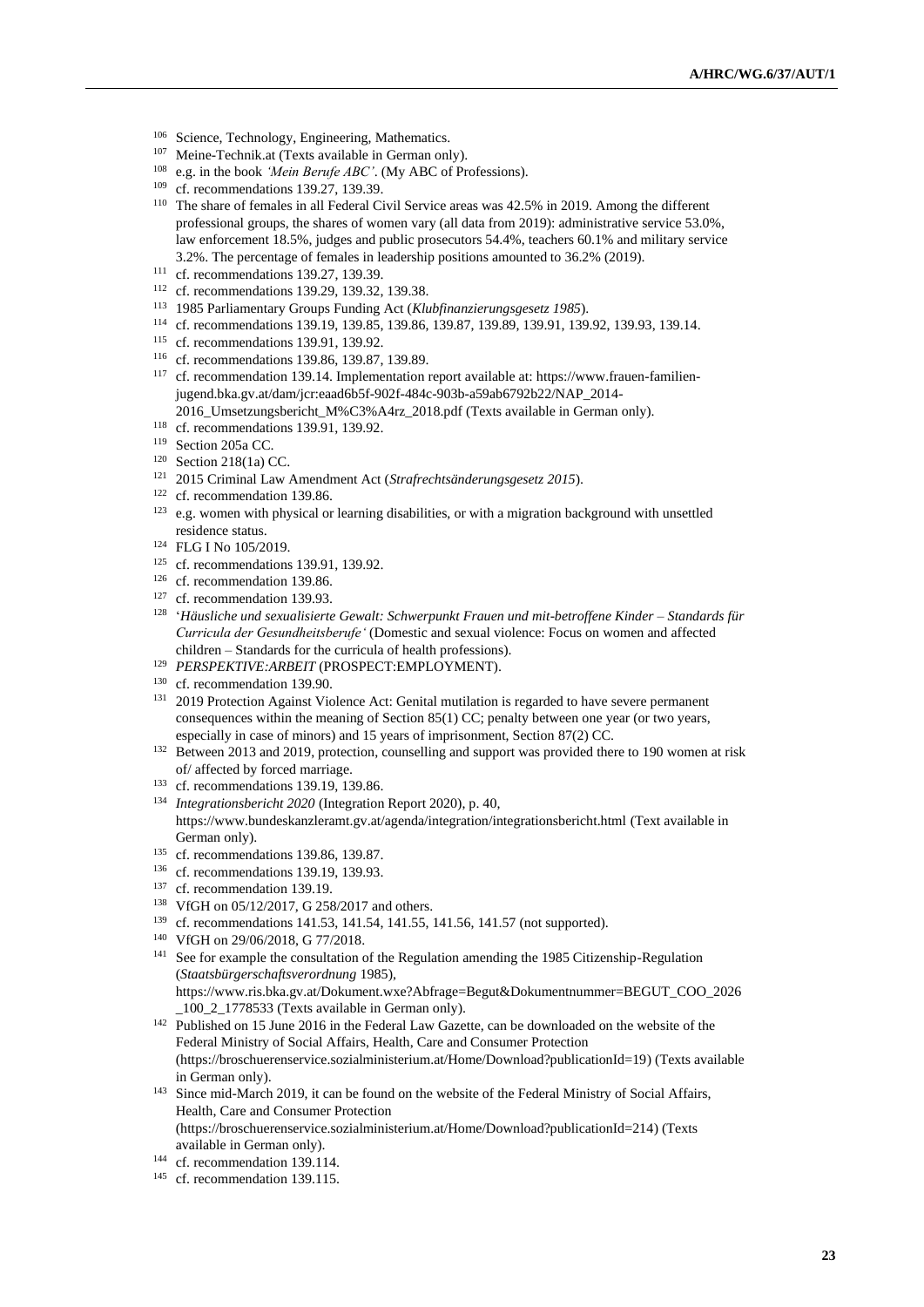- <sup>146</sup> cf. recommendation 139.115.
- <sup>147</sup> Inclusion package FLG I No 155/2017.
- <sup>148</sup> Legal basis in 2017, budget has been provided since 2018.
- <sup>149</sup> cf. recommendation 138.83.
- <sup>150</sup> Second Protection of Adults Act (*2. Erwachsenenschutz-Gesetz*) FLG I No 59/2017.
- <sup>151</sup> cf. recommendation 141.60.
- <sup>152</sup> Section 241(1) Civil Code (*Allgemeines Bürgerliches Gesetzbuch*).
- <sup>153</sup> cf. recommendation 139.116.
- <sup>154</sup> <https://www.sozialministeriumservice.at/> (Texts available in German only).
- <sup>155</sup> cf. recommendations 139.116, 141.28, 141.59.
- <sup>156</sup> Federal Framework Act on the Introduction of a New Teacher Training Scheme (*Bundesrahmengesetz zur Einführung einer neuen Ausbildung für Pädagoginnen und Pädagogen*), FLG I No 124/2013.
- <sup>157</sup> Teacher Education Act: adjustments of the requirements of curricula Section 42(10) and (11); admission and aptitude assessment procedures Section 52e(3), right to an alternative examination method Section 63(1)(11); exemption from tuition fees Section 71(1)(7). With the amendment of the Universities Act and the Teacher Education Act, FLG I No 129/2017, the exact wording of Section 42(10) and (11) as well as of Section 52e(3) Teacher Education Act was included in the 2002 Universities Act (*Universitätsgesetz 2002*); thus the requirements concerning students with disabilities stipulated in these provisions apply to all degree courses.
- <sup>158</sup> cf. recommendation 139.117.
- <sup>159</sup> cf. recommendation 139.116.
- <sup>160</sup> cf. recommendation 139.110.
- <sup>161</sup> cf. recommendation 139.111.
- <sup>162</sup> [www.demografieberatung.at](http://www.demografieberatung.at/) (Texts available in German only).
- <sup>163</sup> cf. recommendation 139.112.
- <sup>164</sup> Differentiations in individual cases have to be based on objective reasons (e.g. on a mandatory risk assessment).
- <sup>165</sup> cf. recommendation 139.3.
- <sup>166</sup> *Islamische Glaubensgemeinschaft in Österreich.*
- <sup>167</sup> According to the VfGH, the ban refers to funding from other countries, but not to payments of private foreigners not suited to impair the autonomy and independence of the church or religious society.
- <sup>168</sup> cf. recommendations 139.109, 141.58.
- <sup>169</sup> cf. recommendation 139.54.
- <sup>170</sup> [https://www.bundeskanzleramt.gv.at/en/agenda/integration/integration-report.html.](https://www.bundeskanzleramt.gv.at/en/agenda/integration/integration-report.html)
- <sup>171</sup> Integration Act (*Integrationsgesetz*), FLG I No 68/2017.
- <sup>172</sup> Recognition and Assessment Act (*Anerkennungs- und Bewertungsgesetz,* AuBG), FLG I No 55/2016.
- <sup>173</sup> Act Amending School Law (*Schulrechtsänderungsgesetz*) FLG I No 56/2016.
- <sup>174</sup> Section 8e of the School Organisation Act (*Schulorganisationsgesetz*). *Sprachstartgruppen* are provided for absolute beginners and *Sprachförderkurse* for those needing assistance with improving their German-language skills.
- <sup>175</sup> cf. recommendation 139.118.
- <sup>176</sup> 'Mentoring for Migrants'.
- <sup>177</sup> A general overview of the funding provided from 2016 to 2019 is available on the website of the Federal Chancellery:

<https://www.bundeskanzleramt.gv.at/agenda/integration/projektfoerderung/foerderschwerpunkte.html> (Texts available in German only).

- <sup>178</sup> cf. recommendations 139.59, 139.60, 139.61, 139.62, 139.63.
- <sup>179</sup> cf. recommendations 139.120, 139.122; 141.68; right to asylum: 139.123; 139.126.
- <sup>180</sup> cf. recommendations 139.124, 139.125, 139.126, 139.127, 139.129, 141.69.
- <sup>181</sup> cf. recommendations 139.124, 139.125, 139.126, 139.127, 139.129.
- <sup>182</sup> *Bundesagentur für Betreuungs- und Unterstützungsleistung.*
- <sup>183</sup> cf. recommendation 139.124.
- <sup>184</sup> cf. recommendations 139.121, 141.28.
- <sup>185</sup> cf. recommendations 139.128, 139.20.
- <sup>186</sup> Such a 'mother' (*Remunerantenmutter)* or 'father' (*Remunerantenvater*) is an asylum seeker who lives in the same accommodation and assumes the task of accompanying the child to various appointments (e.g. doctor's appointment or legal counselling) and keeping an eye on the child. That person is entitled to a remuneration.
- <sup>187</sup> cf. recommendations 141.63, 141.65.
- <sup>188</sup> cf. recommendation 141.65.
- <sup>189</sup> Section 11(4) last sentence of the School Act for Carinthia (*Kärntner Schulgesetz*) in conjunction with